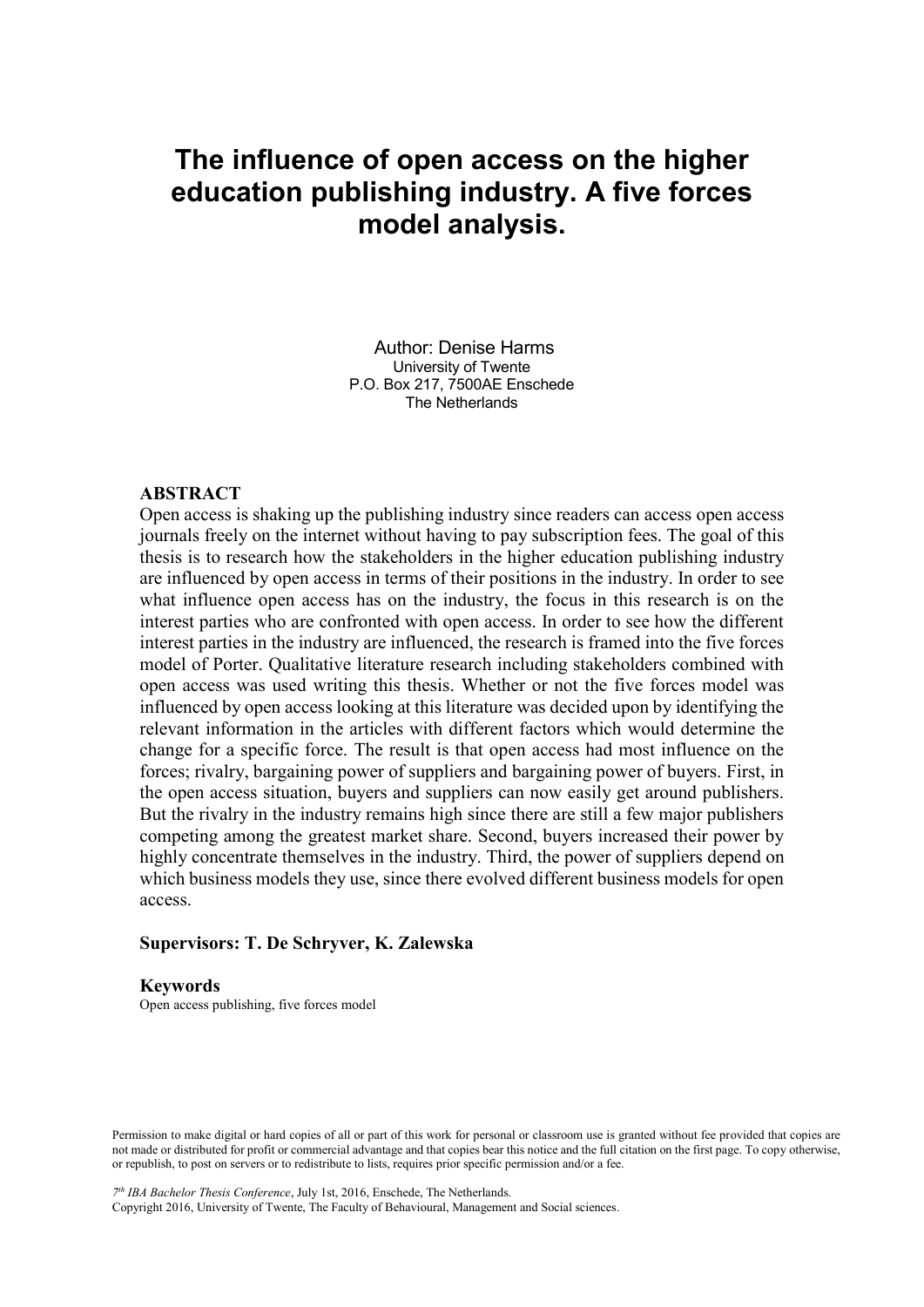## **1. INTRODUCTION**

It seems like the traditional model of scholarly publishing is being threatened by an active movement in the existing higher education publishing industry. This movement, open access, is said to have great advantages for certain stakeholders in the publishing industry. The number of articles and journals published open access is dramatically increasing every year (Harnad, S. & Brody, T. 2004; Laakso, M. et al. 2011). The advantages open access encounters for the industry are due to the increase in accessibility and so impact of the articles and so of the journals. Open access is defined in the literature as; "making scientific publications accessible for every internet user" (Suber, P. 2003). This differs from the traditional model in the industry in which the publishers buy the work or get it for free from the authors, then edit it themselves and sell it to the readers.

By removing the barriers of entrance for accessing scholarly work, every internet user can freely access the work. There are a lot of sources available about open access in the publishing industry. Even Elsevier, one of the biggest supplier in the world, has certain projects to stimulate open access, like the ownership of the ChemWeb and Chemistry Reprint Server (Suber, P. 2002). This indicates that it is an important development in the publishing industry. Open access also raises a lot of questions in the practical field. For example, there are still costs when publishing open access articles, which need to be paid by someone different than the reader who always was paying part of those costs (Rudnick, H. et al. 1995). As a solution for this, different business models entered the industry; like the APC business model where suppliers pay for publishing their work, or the self-repository model where publishers are not even part of the publishing process anymore. Also the librarians are still cautious about open access, since they still see a lot of barriers in terms of costs and their roles in the publishing industry when all information is freely available on the internet (Bailey, 2005 and Mercer, H. 2011). Those studies indicate that open access might have huge consequences for certain stakeholders in the publishing industry. Therefore it is important to look at the perspectives of those stakeholders, since they are the ones which in practice need to adopt open access.

This paper will examine open access in the higher education publishing industry, with a focus on the relevant stakeholders, through the theoretical application of Porter's "five forces" model. This model is the most referenced strategic management model (Narayanan & Fahey, 2005) and since the five forces model is a tool for analyzing an industry, it is useful for analyzing the open access trend as it affects the higher education publishing industry. The five forces analysis has already proven its success in different industries and is said to be a helpful tool to lead stakeholders to understand current market trends, therefore it could also be applicable for the publishing industry explaining the open access trend (Pringle & Huisman, 2011 and Blair & Buesseler 1998). The model consists of five forces bargaining power of suppliers/buyers, threat of new entrants/substitutes and rivalry in the market. Looking at how this trend influences the five forces model might help to explain how the industry changes in terms of the power-relations of the stakeholders and the threats and opportunities it will create in the industry. The identification of the five forces in the industry is based upon 2 studies, by Ware & Maybe 2015 and Russell & McGuigan 2012, which give a strategic analysis of the publishing industry. The main stakeholders in the industry examined in the studies by creating a publishing cycle are; publishers, editors, readers, librarians and authors, mainly from research and scientific centers. The publishers, authors and editors are the suppliers of the academic journals and librarians and readers are the buyers of those

journals. The industry is growing every year since the number of articles published increases.

The main question which will be tackled in this research is; "how are the different forces in the higher education publishing industry influenced by open access?" the supporting sub questions are; "how can the forces in the industry be identified and what are their positions in the market?" and "What are the factors that might cause the changing forces due to open access?". Identifying the forces will be done looking at the "traditional academic publishing industry" without the influence of open access and for the second research question will be compared to the "open access academic publishing industry" to discover possible changes within the five forces model due to open access. For the first research question a non-systematic literature review will be used identifying and positioning the traditional academic publishing industry. For the open access academic publishing industry a qualitative research method will be used.

# **2. STAKEHOLDER ANALYSIS BASED ON LITERATURE REVIEW**

For answering the first research question "how can the forces in the industry be identified and what are their positions in the market?", a non-systematic literature review will serve as research methodology using three articles overviewing the publishing industry; Ware, M. & Mabe, M. 2015, Russell, R.D. & McGuigan, G.S. 2008 and Joseph, R.P. 2010. This literature review will give an overview of the publishing industry before there was any influence of open access on the industry and so will describe the "traditional five forces model". Identifying the stakeholders in the "traditional model" and positioning them in terms of bargaining power an threats is necessary for answering the second research question, since this is about the changes from the traditional to the open access model. Also the development of the theoretical five forces model will be included (Porter, M.E. 1985). Ware, M. & Mabe, M. 2015 gives an overview of scientific and academic journal publishing. It is mainly focused on the power publishers have over the buyers and suppliers in the industry, since those parties are both dependent on the products delivered by the publishers. Both buyers (readers, libraries, universities) and suppliers (authors) have no influence on for example product prices which is all set by the publishers. Russell, R.D. & McGuigan, G.S. 2008 mentions all the five forces in the industry, with the focus on the great profits from the powerful publishers forming the rivalry in the market. The journal publishing cycle in this study contains the following participants; academic journal publishers, academic libraries, the readers (faculty, scholars and students) and the authors. Joseph, R.P. 2010 includes a five forces model of the publishing industry with the most relevant forces in the industry being; publishers, authors, librarians, readers and editors.

The five forces model of Porter consists of the forces; bargaining power of the suppliers, bargaining power of buyers, threat of new entrants, threat of new substitutes and rivalry in the market. The collective strength of those forces determines the ultimate profit potential in an industry and is extremely important for the formulation of a strategy for a certain industry (Porter, M.E. 1979). The bargaining power of suppliers is the power suppliers can have over the participants in an industry. A supplier group can be powerful if the group is for example concentrated or if their products are differentiated and cannot be substituted. The bargaining power of the buyers is about buyers decreasing prices, increasing quality or buyer concentration in the industry. A buyer group can be powerful if for example the group is concentrated and purchase in high volumes or if they can easily switch to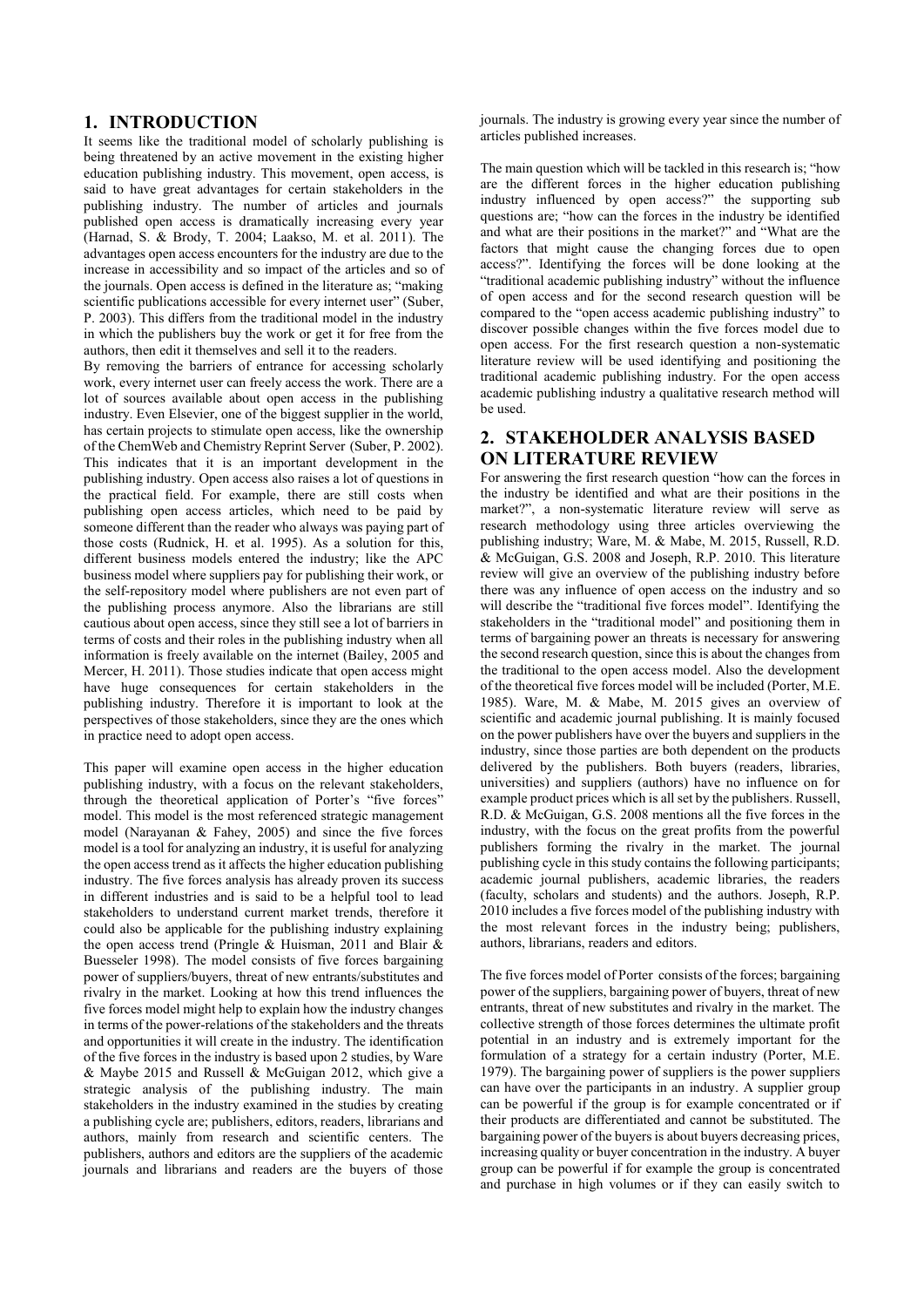another product. The threat of new entrants means new competitors wanting to enter the market and the seriousness of the threat is dependent on the barriers there are to enter the market. Examples of such barriers are; the degree of regulation in the market or the size of investment that is required. Those barriers make the threat of new entrants low, since they will cause less entrants. The threat of substitutes is big if something can be substituted by offering a more attractive price-performance tradeoff. The rivalry in the market is about the firms or organizations competing with each-other. Factors that might increase the rivalry are for example; the relative market share of the different firms/organizations, the number of competitors in the market or the industry growth (Porter, M.E. 1979). How the five forces model of the publishing industry looks like is mentioned in all the three studies. The bargaining power of suppliers is about the authors and researchers who are supplying the information in the academic journals. The bargaining power of buyers in this industry is positioned by the individual readers, libraries and universities buying subscription to the journals to make them available for their students. The rivalry in the publishing industry is formed by the publishers competing for publication of the highest reputation articles and obtain a high market share by having many contracts with libraries or universities who are buying in large volumes to get a discount



**Figure 1. The five forces model of the traditional industry**

\* The size of the shape matches the degree of power a force has in the industry

from the publishers. There are several factors which determine the forces in the industry in terms of for example high/low rivalry in the industry (Porter, M.E. 1979). Those factors help to identify and explain why a certain force is having power or is forming a threat.

# **2.1 Bargaining power of suppliers**

The major suppliers in the publishing industry are the authors and researchers, who are supplying written information and research bundled in articles to the publishers and so have the supplying role based on the three articles. But also editors and reviewers can be seen as some kind of suppliers of the information, since they ensure the quality and finalizing of the journals. Their bargaining power in the industry is determined by certain factors mentioned in the three articles. First of all, the authors and researchers are dependent on the publishers, since those publishers are the distribution channel which they need for publishing their work. Especially since it is important for authors

and researchers to publish their work in a prestigious journal in order to ensure their reputation (Ware,M. & Mabe, M. 2015 pp. 70). Secondly, the high profit-seeking publishers see authors/researchers as a disturbing factor in their profit-making and the unequal profit-sharing visualize that publishers have more power over suppliers than the other way around. Publishers are keeping most of the profit for themselves, but suppliers have no choice but to accept it since they need those publishers to supply their products to the market. Authors and researchers only get a small bit for their hard work creating all those articles, whereas publishers are found to be extravagant in their spending and the profit they keep for themselves (Joseph, R.P. 2010:9). Since the articles/journals are all unique and differentiated products, authors can be said to have minimized bargaining power in the industry as their work cannot be substituted by other products and so publishers cannot switch easily to another author for the same product (Russell and Mcguigan, 2008). But this does not change the fact that they are dependent on the publishers to make a success of their work (Joseph, R.P. 2010:9). Thirdly, overall the degree of concentration among the authors is not high as they are operating mostly alone or with a little group of researchers, which is called co-authorship (Ware,M. & Mabe, M., 2015 pp. 36-40). Imaginable is that a single author does not have any bargaining over the major powerful publishers with their great market share. Publishers and buyers are very important to the suppliers, since those make sure that their work is getting a certain reputation and is distributed by using it for their own research. All the above indicates that the bargaining power of suppliers in the initial industry is minimal, since authors and researchers are not concentrated at all and have no choice but to distribute their publications via the powerful publishers and only get a small fraction of the profit. The only factor that could give them a little power is the uniqueness of their products which cannot be substituted by products from other suppliers.

# **2.2 Rivalry**

The rivalry in the industry is formed by the publishers competing with each other. Large publishers report strong growth in article submissions and in online usage, reflecting continuing growth in the market demand for research products (Russell, R.D. and McGuigan, G.S. 2008). Publishers are argued to be one of the most important stakeholders in the industry (Ware, M. & Mabe, M. 2015 pp.17; Russell, R.D. and McGuigan, G.S. 2008; Joseph, R.P. 2010; Solomon & Björk 2012, Larriere et al. 2015). There are several factors determining the degree of rivalry described in the three articles. Firstly, publishers cover a wide role of activities concerning the publication of journals and are having a uniquely powerful position in the publishing industry due to the high concentration. The publishers are highly concentrated due to a few major publishers with the top ten publishers accounting for approximately 43% of the total revenue (Van Orsdel & Born, 2007). So the major publishers, with the biggest three being Elsevier, Wiley and Springer, gain extraordinary high revenues and are highly profit-driven which makes them competitive by nature (Russell, R.D. and McGuigan,G.S. 2008). The journal demand is inelastic and this explains "how publishers can persistently increase the price of journals with little resistance on the part of either faculty or the academic library" (Russell, R.D. and McGuigan, G.S. 2008). Publishers are said to add little value to the publishing process, but since for example the biggest three publishers contain the most prestigious journals with the largest circulations and are highly concentrated in terms of market share, they remain the most powerful in the industry. Also because of the contracts they have with suppliers and their differentiated products, it is hard for suppliers and buyers to switch to different publishers which make them even more powerful. On the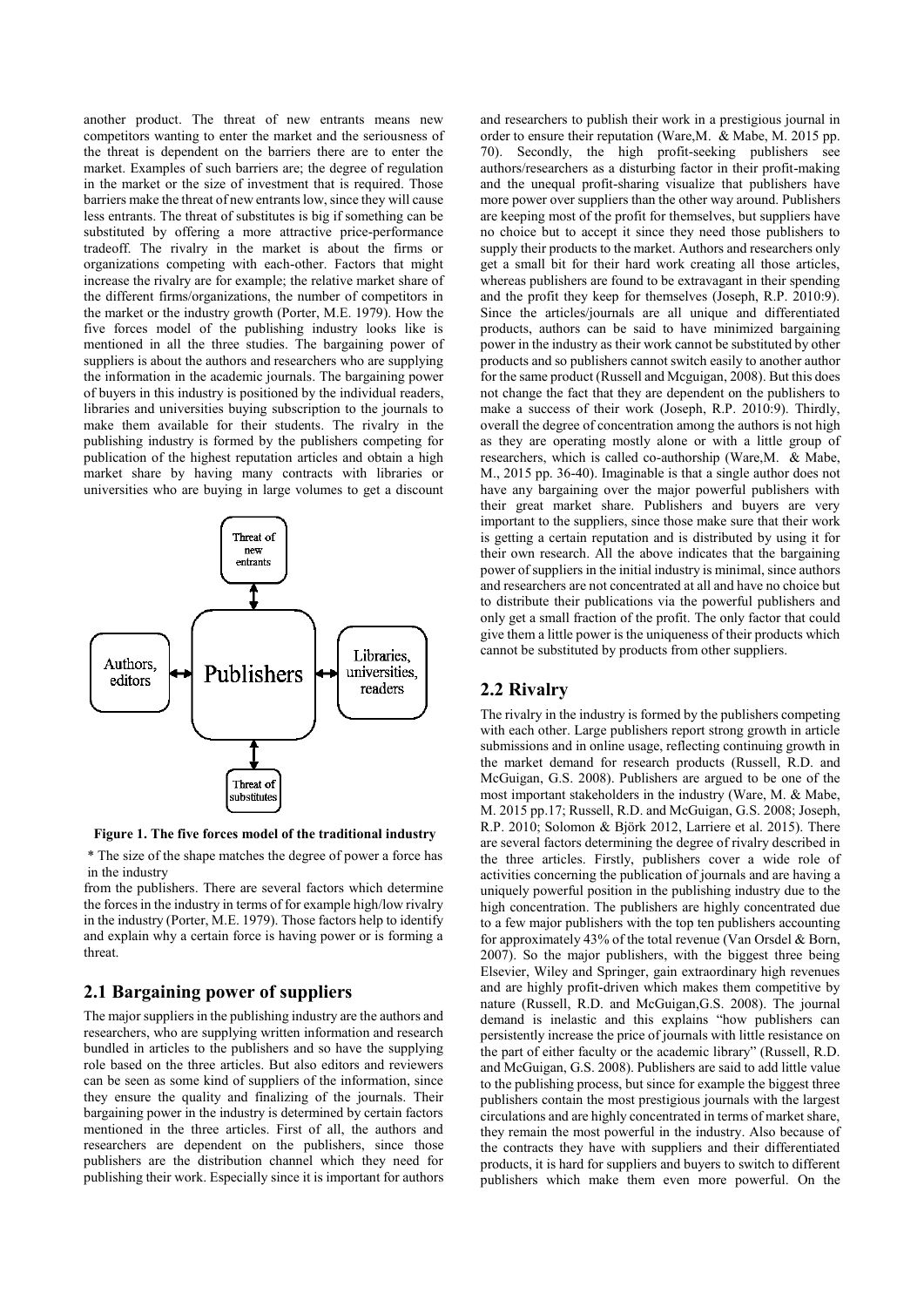contrary, the rivalry in the industry is attenuated since there is little direct competition between the individual journals of the publishers, because of the product differentiation (Russell, R.D. and McGuigan, G.S. 2008). The journals published are so specialized that it is not possible for the publishers to compete with each other on grounds of the products they publish. Universities pay for the editorial costs sometimes and publishers do not have to pay costs for acquiring the articles from authors and researchers which makes that they also cannot compete on cost level with other publishers, which makes the rivalry even lower (Russell, R.D. and McGuigan, G.S. 2008). So publishers are the most powerful force in the industry with their bargaining over the buyers and suppliers, the high concentration and profitmaking, but rivalry in this industry is attenuated since the products are highly differentiated and therefore publishers cannot compete directly with each-other.

# **2.3 Bargaining power of buyers**

The buyers in the publishing industry are the buyers and also readers of the academic journals and articles, which are mostly libraries or universities and rarely individuals (Ware, M. & Mabe, M. 2015, pp. 20). Resulting from the three articles, there are three different factors at stake here which determine whether the bargaining of the buyers is high or low in the publishing industry. First of all, libraries and universities rely on the products offered by the publishers. Most libraries/universities have contracts with those publishers in order to get a discount since they purchase subscription journals in very high volumes, but librarians restrict themselves with those contracts since only a few publishers accept a cancellation of the contract (Ware, M. & Mabe, M. 2015 pp. 23 & Joseph, R.P. 2010 pp.10) This indicates that they are highly attached to those publishers with contracts and cannot switch publishers easily. Also the prices are set by the publishers and buyers have no influence changing those prices, since they are bonded to those contracts and cannot switch to another cheaper alternative publisher (Russell, R.D. and McGuigan, G.S. 2008). Secondly, also because of the high product differentiation among the publishers' products, buyers are not able to switch publishers that easily. This product differentiation is "on the basis of academic specialization and reputation, and therefore academic libraries cannot substitute one journal for another and meet the specialized needs of faculty scholars and other patrons" (Russell, R.D. and McGuigan, G.S. 2008). Thirdly, libraries and educational institutions are mostly fragmented in the industry, which means that they are poorly concentrated and cannot form a powerful force together. There are suggested strategies to form consortia or alliances among libraries, but those are not prevalent yet (Russell, R.D. and McGuigan, G.S. 2008). So, buyers do not have much bargaining power in the industry, since they are left with no choice, but to buy what is available at a price that is dictated by the powerful publishers enjoying monopoly over those buyers (Joseph, R.P. 2010 pp.10).

# **2.4 Threat of new entrants**

The threat of new entrants does not influence the publishing industry that much. There are different factors determining the barriers or opportunities to entry the market based on the three articles. First of all, in the previous section the concentration of the major publishers in the industry is explained. Because those major publishers contain the prestigious journals, the right distribution channels and the largest circulations they have the greatest market share by setting up contracts with different libraries and universities who purchase their journals in high volumes (Russell, R.D. and McGuigan, G.S. 2008). The former makes it for new publishers very hard to enter the market because they have no change to keep up with those major publishers in the industry. Secondly, the reputation of a journal is very important for suppliers to decide publishing their article by a certain publisher. When first entering the market, it is impossible to create and publish journals with a high reputation as they are still unknown and have low impact in the industry. Thirdly, there are no economies of scale present for the publishers and also a certain degree of expertise is required for the editorial tasks, which makes it hard for new publishers to cover the editorial and publication costs and work on good quality products (Joseph, R.P. 2010 pp.8 & Russell, R.D. and McGuigan, G.S. 2008). The barriers to enter the market are high for new publishers because of the highly concentrated major publishers, the required reputation and expertise and the absent economies of scale.

# **2.5 Threat of substitutes**

There is a threat of substitutes present in the publishing industry in terms of a substitute for the subscription journal currently offered by the publishers. The substitute for the subscription model of scientific academic journals is the open access model. The open access journals are different from the subscription journals, since they are freely available for everyone and so can be seen as a threat for the subscription model where buyers have to pay for accessing the information. So there is an attractive price-performance trade-off, since the open access journals are also containing scientific information, but for free. Although it seems like this is a better price-performance trade-off, it is not sure yet if the open access journals will also become high reputation journals with a high impact factor.

## **3. RESEARCH METHOD OPEN ACCESS**

For this research, literature documents will serve as data. The reason for this is that this research is a continuation of existing literature and a lot is already written about open access. It is valuable to use those already written documents since it contains data that can be used to research the five forces model in the industry. To obtain the dataset needed for answering the research question, the LISTA database will be used provided by EBSCOHOST which is a leading provider in online resources. Since the database contains 700 journals/books/reports within the librarianship and information sciences field, it is a representative database for the research question which investigates this specific field. The database covers a time period until March 2016. The key search term which will be used in the database is "open access publishing" which results in 2688 articles. This search term excludes all the biomedical articles about open access, since open access is also used as a term in biology as a type of surgery. This search result is then limited by only including English trade journals which are available in full text (otherwise the possibility exists that the information is not available) which results in 212 articles. Trade journals are publications covering, and intended to reach, a specific industry or type of business. Since the research question covers a specific trend in a specific industry, trade journals will be most relevant for conducting the research. The main goal of such a trade journal is to keep the members in an industry, so the stakeholders, up-todate about new developments in the industry. This means that trade journals gives opinions and facts about open access to the stakeholders in the industry. This is relevant for the research, since the articles are focused on the stakeholder side of the industry.

For the research of the articles, each article is assessed by taking two steps. The first step is to see which of the five forces are included in the article. A force is defined in this thesis as one of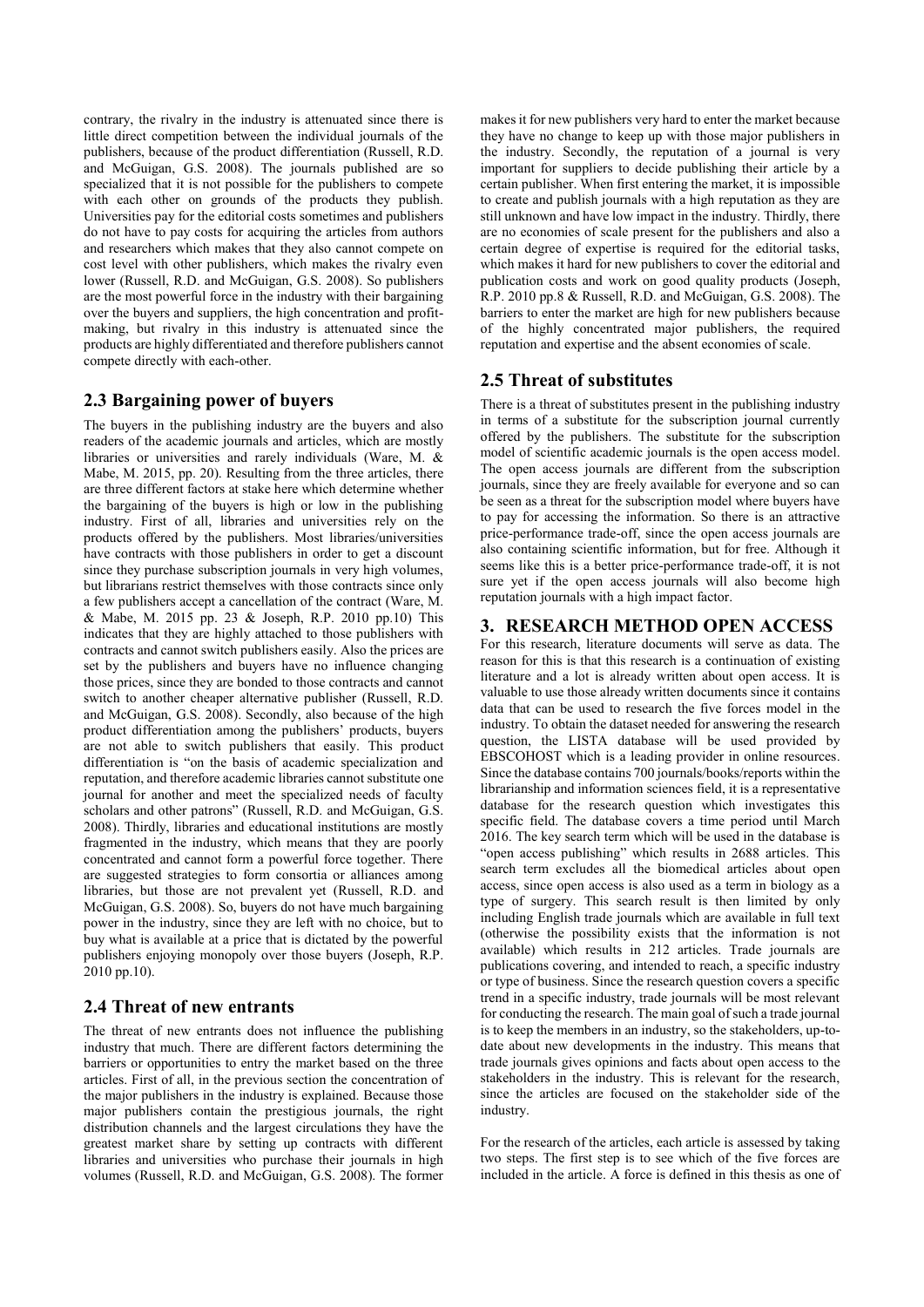the forces of Porter's model; substitute, entrant, rivalry, buyers or suppliers. The forces will be identified in the articles by looking at keywords that need to be present;

- Threat of substitutes: other/substitute models
- Threat of new entrants: costs, economics, materials, regulation
- Rivalry: publishers, competition, incumbents, differentiation, industry growth
- Suppliers: researchers, authors, reviewers, editors
- Buyers: librarians, universities, readers, students

The second step is looking at the reason a certain force changes, by looking for the factors in articles determining the forces. So the factors can be defined as; the reasons determining the bargaining or threat of the force and so the drivers of the forces. This is done by looking at pieces of text found in an article which can be identified with a factor from the checklist of Howson 2008 (see appendix). For example; the bargaining power of buyers will increase due to open access, since they can easily switch to another supplier for the same information. The factors that will be used are the ones from the checklist of Howson, 2008. The checklist contains several factors per force that indicates the forces in the industry in terms of bargaining power, threat or rivalry. This checklist is consistent with the factors mentioned in the article of Porter, M.E. (1979) and the book of Boddy, D. Management: An introduction (2013). When the trade journals are read, the factors that determine the forces will be identified with supporting elements from the text. A coding scheme will be created to denote the different factors, since this will be easier to write down the results for myself. For example, the bargaining power of buyers contains 8 factors varying from B1-B8.

The two steps will be summarized in a table. The first three columns will include; the title, author and year of the article. The fourth column will include the identification of the stakeholders (step 1). And the fifth column will include the pieces of text matching the factors from the checklist (step 2). In order to see which force is influenced most by open access, the number of times the force is mentioned in all articles will be count. Also the number of times the different factors are mentioned in the articles will be count to see which factors were influential for changing the force.

#### **4. RESEARCH RESULTS**

Figure 1 shows how many times a forces was related to the articles in the LISTA database. The research covered a range of 101 articles, since some articles were excluded from the research as they could not be identified with any of the factors or forces. Most articles mentioned that OA had most impact on; bargaining





power of suppliers, bargaining power of buyers and rivalry in the industry, as can be seen in figure I. In the text below I will describe the results per force in more detail.

## **4.1 Bargaining power of suppliers**

The table below includes the number of times an article mentioned a specific factor concerning the bargaining power of suppliers.

| Factor                                                  | #*           |  |  |  |  |
|---------------------------------------------------------|--------------|--|--|--|--|
| S1 (the concentration among the suppliers)              |              |  |  |  |  |
| S2 (size of suppliers relative to buyers)               |              |  |  |  |  |
| S3 (degree of substitutability among products of        |              |  |  |  |  |
| different suppliers)                                    |              |  |  |  |  |
| S4 (amount and potential of vertical integration)       |              |  |  |  |  |
| S5 (the extent to which the target is important to the  |              |  |  |  |  |
| supplier)                                               |              |  |  |  |  |
| S6 (how easily can the target company switch suppliers) | $\mathbf{0}$ |  |  |  |  |
| S (changes supplier force but could not be identified   | 19           |  |  |  |  |
| with any factor)                                        |              |  |  |  |  |
| *Number of articles that mentioned the factor           |              |  |  |  |  |

S1 (the concentration among suppliers) is an influential factor changing the bargaining power of the suppliers. The concentration of the suppliers is enforced as a consequence of OA, since authors and researchers are working together in different collaborations and institutions which makes them a powerful force to advocate OA since they feel it is important to make scientific information widely available. Authors are increasing their bargaining power by working together and object to the subscription model of the powerful publishers. SHARE is an example of such a movement of authors taking over publishing tasks and remain power over their own work by getting around the powerful publishers (Schwartz, M. 2013). The unidentified factor (S) is changing the bargaining power of suppliers, since costs and copyright and the changing relation in terms of power between the authors and publishers are factors that are changing the bargaining power of suppliers, but those factors did not match the ones mentioned in the checklist of Howson, 2008. But depending on which business model authors and researchers are choosing to publish their work, their power will be increasing or staying the same. The first model (golden route) by which their power is staying the same as in the traditional model is the model in which authors are paying a fee for publishing their work instead of buyers paying the fee and so authors and researchers are still dependent on the publishers to get their work published in a prestigious journal. If they are not able to pay this fee, they are not able to publish their research and therefore are still dependent on the publishers by the money they need to pay to them in order to get their articles published (Albanese, A. 2006 & LaGuardia, C. 2005). The second model (green route) is the one increasing the bargaining power of suppliers, since in this model authors and researchers are getting around the publishers, by self-archiving their work in repositories. This means suppliers are taking over the publication tasks and remain power over their own work, are independent of the publishers and have the copyright over their own work. Hereby suppliers vertically integrate themselves (S4) by taking over the role of the publisher and sometimes the role of the editors and have more power over their own work and decide for themselves where and how to publish (Peek, R. 2006 & Hodgson, C. 2014 & Poynder, R. 2005 & Boettcher, J. 2006 & Moyle, M. et al 2014).. Authors are objecting to giving up their copyright since they feel like their hard work is given away for free and it can easily be substituted by others (S3) (Drake, M.A. 2007 & Verma, H. 2015). An important issue within the copyright regulations in the golden route are the commercial reuse of OA **Figure 2. Forces addressed in the articles** information because of the CCBY license which states that the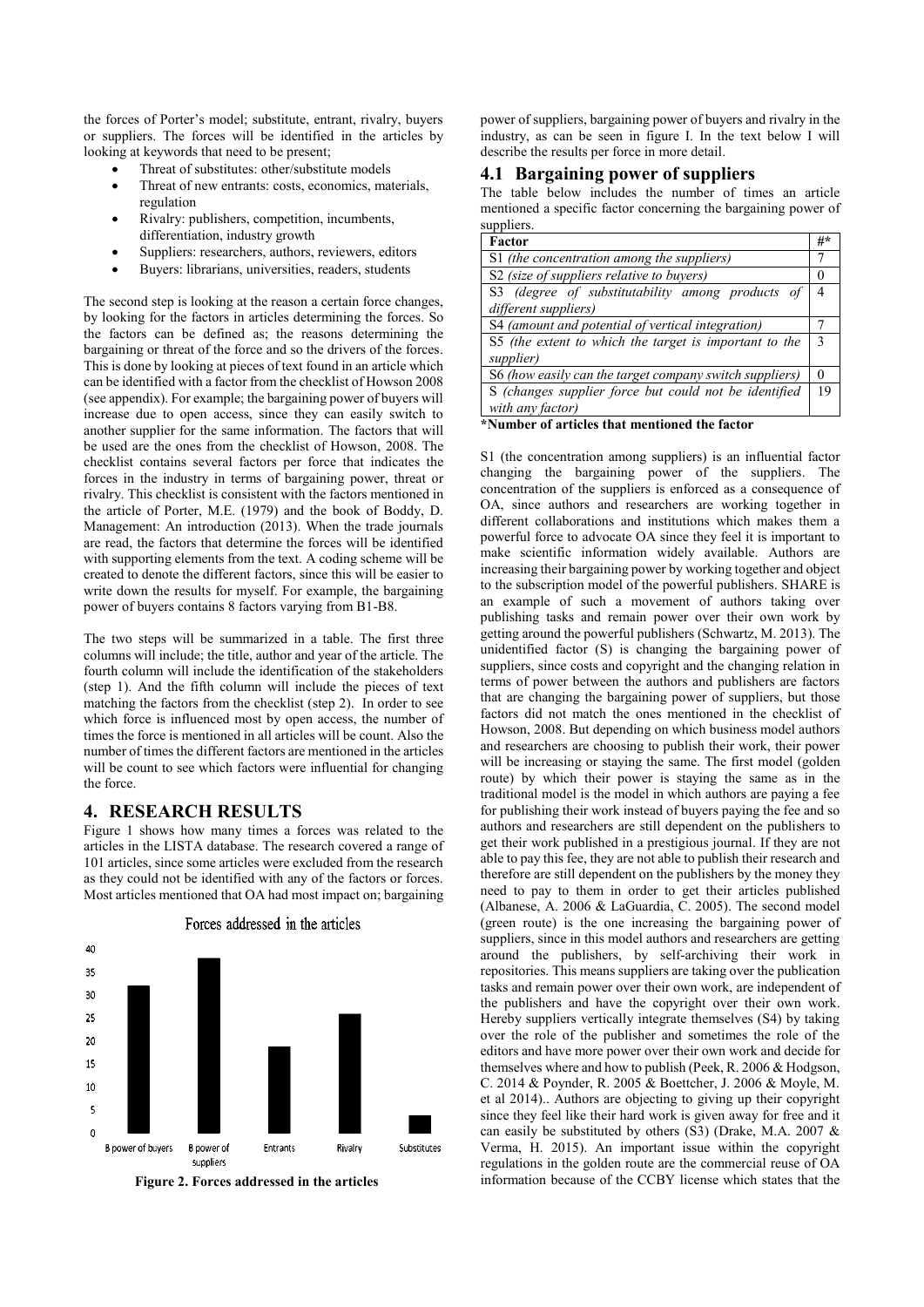information might be mixed, copied and reused by every reader. This license is used by many big publishers and this means authors do not retain power over their own work (Albanese, A. 2007 & Poynder, R. 2010 & Anderson, R. 2015).

So the bargaining power of the suppliers highly depend on the business model they choose, but is inclining to increase due to the concentration of the suppliers objecting to the powerful publishers and the vertical integration by taking over publishing tasks.

An important notion is that different funders (independent institutions and libraries) are mostly paying for the costs to enable authors to publish their work and so can also be discussed to be on the supply side. This would mean that libraries take two different roles in the industry since they are the funders of the authors, since they are mostly researchers from universities and belong to the same group as the librarians who are buyers and also coupled to the university. (Shaw, S. 2006 & Jacso, P. 2006 & Ashling, J. 2007).

Barganining power of suppliers



**Figure 3. Factors determining bargaining power of suppliers** *\*Red = negative influence / Green = positive influence*

#### **4.2 Rivalry in the industry**

The table below includes the number of times an article mentioned a specific factor concerning the rivalry.

| Factor                                                   | #*            |
|----------------------------------------------------------|---------------|
| R1 (relative market share)                               | 9             |
| R2 (importance of the product to the main competitors)   | 3             |
| R3 (extent to which objective are driven by turnover and | $\mathcal{E}$ |
| market share)                                            |               |
| R4 (normal year supply/demand balance)                   |               |
| R5 (number of competitors)                               |               |
| R6 (industry growth)                                     |               |
| R8 (fixed costs)                                         |               |
| R (could not be identified but changes rivalry)          |               |

**\*Number of articles that mentioned the factor**

R1 is the most present factor influencing the rivalry and publishers in the industry. When looking at the traditional industry, there were a few major publishers present; Elsevier, Springer and Wiley. But when researching the OA articles, new major publishers showed up having a great market share in OA journals/articles; PubMed Central, BioMed Central, Springer, PLOS and Hindawi. Still, there are a few major publishers present (more than in the traditional industry) with the greatest market share which makes the rivalry among those publishers quite high. For example PLOS is said to double in size due to the fee prices they charge from authors (Albanese, A. 2005). And Hindawi is growing since it converted to OA articles and got the highest monthly total submitted manuscripts wanting to publish in OA. (McClure, M. 2008 & Information Today, 2009). But also traditional high-profit seeking publishers chose to publish OA

articles instead of just subscription articles, since they feel like keeping up with their competitors which makes the rivalry high; for example Elsevier also started to offer OA articles (Albanese, A. 2006). So there are a few major publishers present in the market, as there were before, but the number of major publishers creating OA journals is increasing and therefore rivalry increases. This increasing number of major publishers is also due to the fact that the OA industry is increasing every year  $(R6)$ , since the number of OA articles/journals are said to be doubled every year (Poynder, R. 2010). This indicates that more and more publishers are offering OA products, especially the major publishers like Elsevier, which could mean rivalry is increasing. The publishers were the most present stakeholder objecting to open access, because they are afraid to lose their exclusively high profit margins and since they are mostly driven by turnover and market share, they did not want to give up the subscription journals (R2&R3) (Brynko, B. 2006 & Drake, M.A. 2007 & Peek, R. 2008). However publishers do not have much choice but starting to offer open access products, since the rest of the industry is advocating OA that much and since the internet enables to distribute information easily, publishers have no power over this trend/movement (Van Orsdel, L.C. and Born, K. 2007). But since most publishers now ask a relatively high fee from the authors who want to distribute their work via those major publishers instead of the fee from the libraries, OA will not destroy the competition among publishers (Peek, R. 2008). Since all the journals and articles are freely accessible on the internet for everyone, it is easy for readers to substitute between journals of different publishers and their products are not highly differentiated anymore. This will increase the rivalry in the industry, since publishers can compete on the same journals now. (R7) (Ojala, M. 2016). Although it seems like OA lowers the bargaining position of the publishers, since authors can now get around publishers by using the self-repository option of open access and buyers can freely access all the journals, there are also stakeholders who think that publishers will use OA and author charges to gain even more profit from publishing articles/journals (Enis, M. 2015).

So open access increases the rivalry among the publishers in the industry, since there are becoming more major publishers offering OA articles and the OA industry is growing every year. Also the products can be substituted due to the freely accessibility to everyone, which makes it possible for the publishers to compete directly with each-other. Although the rivalry is increasing due to open access, publishers might lose power when authors choose for the self-repository OA option since they will then lose their bargaining over suppliers and buyers as they are getting around the publishers by selfrepository journals and articles and make them available to the buyers.



\**Red = negative influence / Green = positive influence*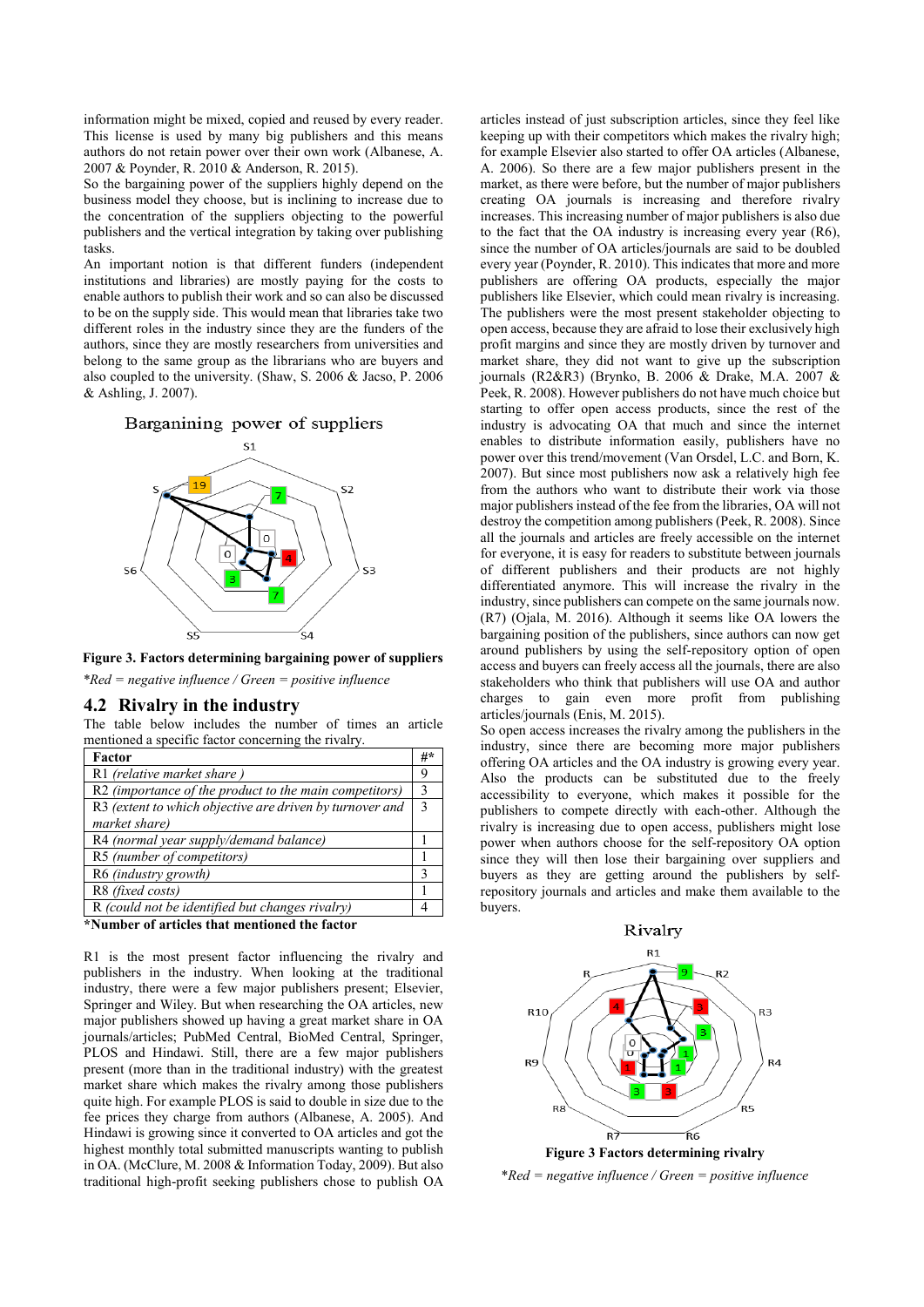# **4.3 Bargaining power of buyers**

The table below includes the number of times an article mentioned a specific factor concerning the bargaining power of buyers.

| Factor                                                    | #* |  |  |  |
|-----------------------------------------------------------|----|--|--|--|
| B1 (concentration among buyers)                           | 20 |  |  |  |
| B2 (size of customers relative to the target)             | 1  |  |  |  |
| B3 (how easy it is for buyers to substitute between       |    |  |  |  |
| <i>products of suppliers</i> )                            |    |  |  |  |
| B4 (the ease with which buyers can switch suppliers)      |    |  |  |  |
| B5 (the amount of vertical integration)                   |    |  |  |  |
| B6 (The costs/practicability of customers switching       |    |  |  |  |
| suppliers)                                                |    |  |  |  |
| B7 (importance to the customer of the target's product    | 3  |  |  |  |
| in terms of its cost base)                                |    |  |  |  |
| B8 (the importance to the customer target's product in    | 2  |  |  |  |
| <i>terms of quality</i> )                                 |    |  |  |  |
| B (did change the buyer force but could not be identified | 3  |  |  |  |
| with any factor)                                          |    |  |  |  |

**\*Number of articles that mentioned the factor**

The most influential factor for changing the bargaining power of the buyers is the factor B1. This factor is about the concentration among the buyers which can be enforced by concentrating themselves in collaborations or organizations. This is increasing their bargaining power in the industry since they are building a powerful coalition objecting to the publishers with their high priced subscription journals and advocating OA. Such collaborations are ensuring the success of OA by forming a powerful group of buyers. Especially librarians are collaborating in different organizations to ensure that publishers do not create any cost barriers on the availability of scientific information (Harnad, S. 2005 & Online, 2009 & Peek, R. 2009 & Munch, V. 2011 & Kelley, M. 2014 & LaGuardia, C. 2015 & Library Journal, 2009). An example of such a collaboration is the widely known SPARC (Scholarly Publishing and Academic Resources) (Oder, N. et al. 2009 & Peek, R. 2008 & Miller, R. 2009 & Anderson, R. 2015). Another example in which different libraries ensemble themselves is the OCA; open content alliance (O'Leary, M. 2009 & Berry, J.N. 2010). An example of an action advocating OA is introduced by Harvard; the Lab which offers an infrastructure for the financials and repository of OA and concentrating the readers of the journals (Peek, R. 2010). Those examples show that due to OA buyers are enforcing themselves by collaborations and actions to advocate OA. Also the buyer force will increase, since the number of readers and buyers will heavily increase when not having to pay for accessing and using the articles, which makes sense since all information is freely available for everyone (B2) (Hodgson, C. 2014).





**buyers.** *\*Red = negative influence / Green = positive influence*

The whole reason for advocating OA is the costs that will be saved when information is freely available. So the costs are a key driver for buyers and this is said to increase the power of buyers in the industry since they will more easily chose OA articles/journals than paying high subscription fees to the publishers. (B7) Therefore buyers are in the position to substitute between subscription journals and OA journals and when they have to pay a fee, they are more likely to choose for the OA option. This indicates that buyers have more power than before in the industry, since before OA they had no choice but to pay the high prices since journals could not be substituted (B3) (Peet, L. and Schwartz, M. 2015 & L.C. van Ordsel, 2007 & Enis, M. 2015). Of course OA makes it easier for the readers to substitute between the different journals/articles from different publishers, since it does not incur any costs and they are not restricted with contracts or membership fees (Peet, L. 2014 & Tenopir, C. 2004). But readers are also concerned about OA in terms of quality of the articles (B8). They are afraid quality of articles will reduce since in some situations there are no expert editors and publishers to make the work perfect and information can be published by every author and therefore in terms of quality they might be dependent on the major expert publishers (Quint, B. 2006 & Publishers weekly, 2014).

So the bargaining power of the buyers in the industry will increase since they are concentrating themselves in very powerful collaborations advocating OA and object to the powerful publishers in the industry. Since buyers highly value costs and are able to substitute the subscription journals, they will chose for the OA option over the subscription journals which will cause decreasing demand and profit for the publishers.

### **4.4 The threat of new entrants**

The table below includes the number of times an article mentioned a specific factor concerning the threat of new entrants.

| Factor                                                   | #* |  |  |  |  |
|----------------------------------------------------------|----|--|--|--|--|
| E1 (extent of economies of scale)                        |    |  |  |  |  |
| E2 (experience curve)                                    |    |  |  |  |  |
| E3 (size of investment)                                  | 6  |  |  |  |  |
| E4 (To what degree do buyers perceive products or        | 0  |  |  |  |  |
| services to be clearly differentiated?)                  |    |  |  |  |  |
| E5 (customer's switching costs)                          |    |  |  |  |  |
| E6 (degree of regulation)                                | 2  |  |  |  |  |
| E7 (access to distribution channels)                     | 6  |  |  |  |  |
| E8 (access to essential technology)                      |    |  |  |  |  |
| E9 (access to raw materials)                             |    |  |  |  |  |
| E10 (access to favorable locations)                      |    |  |  |  |  |
| E11 (access to other cost advantages)                    |    |  |  |  |  |
| 4 Martin Louis Count along the transaction of the County |    |  |  |  |  |

**\*Number of articles that mentioned the factor**

Most of the factors are not highly relevant, since they are only assessed once. The number of OA articles is increasing so more publishers started offering OA articles (Poynder, R. 2010). New names are becoming major publishers of OA articles, for example; Hindawi and PLOS. The size of investment highly influences the threat of new entrants (E3), which means that if investments are high when wanting to enter the market, the threat of new entrants will be low. There is a discussion about the increasing or decreasing investments when publishing in OA. Most articles say that the investments are increasing since the high subscription fees from buyers disappear, but offering OA articles bears the same costs as offering subscription journals. This would mean that there is an entry barrier for competitors trying to enter the market. (Albanese, A. 2004 & Albanese, A. 2005 & Information Today, 2002). Another influential factor is **Figure 5. Factors determining bargaining power of Figure 5. Factor E7** (access to distribution channels) because the existing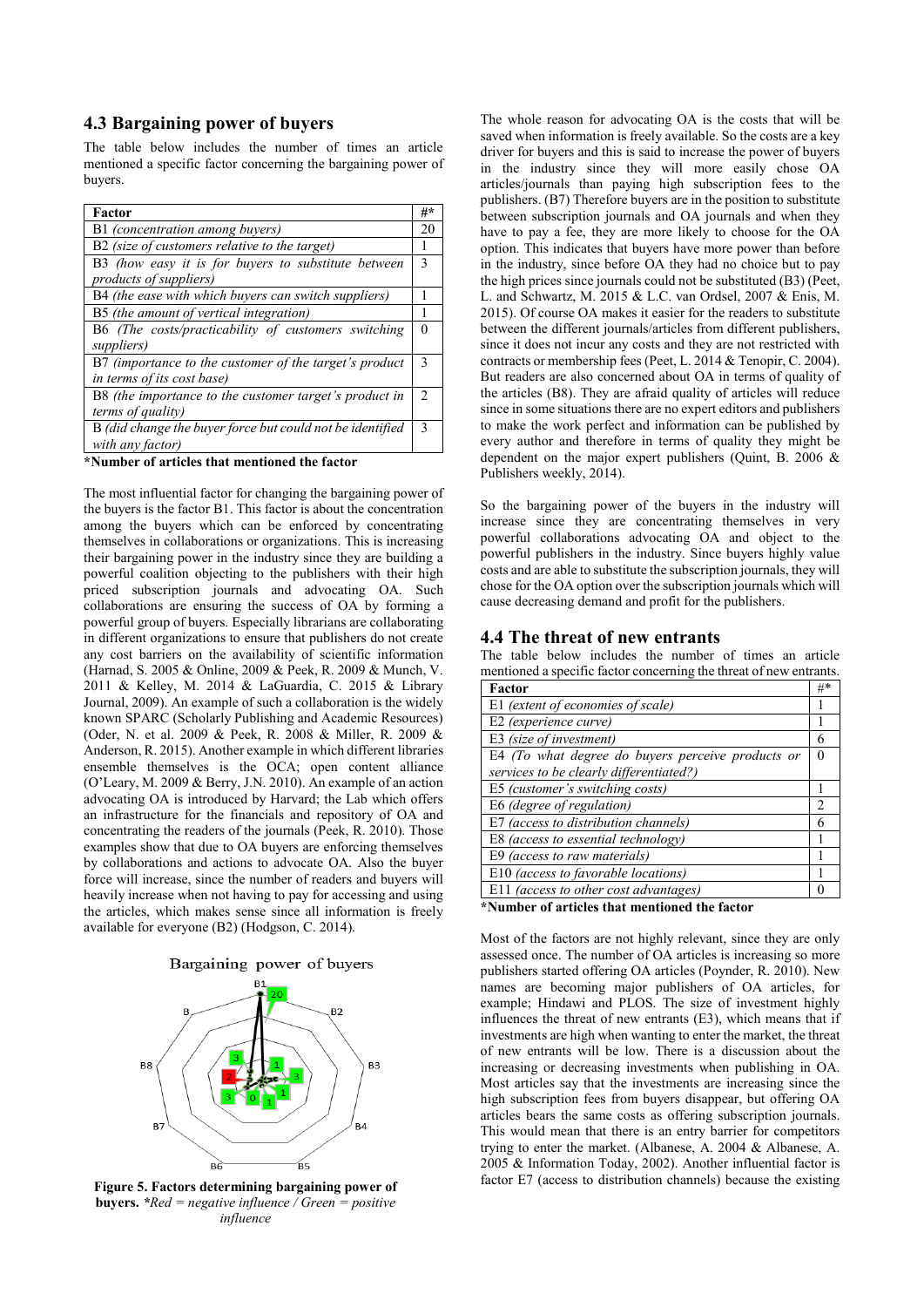publishers already have a great distribution channel by which they can spread their journals and articles and so also for the OA journals the distribution channel is already available and therefore it is not hard for publishers in the market to offer OA journals. But since there are a few major publishers which own those distribution channels, it is hard for other (smaller) publishers to enter the market and offering OA journals since the great distribution channels are already used by the major publishers in the industry (Zalta, E. and Nodelman, U. 2010 & Information Today, 2011 & Polanka, S. 2013). So the barriers to entry the market remain as high as in the traditional industry and the threat of new entrants is low because of the concentration of a few major publishers, the high investments and the unavailability of distribution channels.

#### The threat of new entrants



**Figure 4. Factors determining the threat of new entrants** *\*Red = negative influence / Green = positive influence*

## **4.5 The threat of substitutes**

The focus of this research was on the threat of one substitute to the industry, which is open access. The traditional subscription journals had to make room for the open access journals, which makes open access a substitute itself. In the articles about open access, there were no other substitutes mentioned for open access journals.

## **5. CONCLUSION**

The research of the articles showed that open access did most certainly have an influence on the five forces model of the higher education publishing industry. However, not all the forces within the model changed. The three forces that were most assessed in the articles about open access were; bargaining power of suppliers, bargaining power of buyers and rivalry. The first research question provided the identity and positions of the stakeholders present in the "traditional publishing industry" mapped in the five forces model. The buyers force includes libraries, universities and readers, the rivalry force includes publishers and the supplier force includes authors/researchers and editors/reviewers. After researching the open access articles, a new supplier was identified; funders. Funders are supporting authors and researchers when having to pay fees for the publication of their articles and so can also be seen as facilitators of academic journals. The positions from the different stakeholders in the industry remained mostly the same, but the power of the most influential forces did change; the power of the publishers, buyers and suppliers. For the second research question, different factors identified in the open access articles caused the change in the forces. Starting with the buying force, libraries, universities and readers increased their power due to highly concentrating themselves in different powerful

collaborations or institutions (like SPARC) objecting to the bargaining publishers had over them and advocating OA principles. For the bargaining power of suppliers open access caused change, but this depends on which business model they choose since the power of suppliers is different per business model. This is because the different business models depend upon ways to collect the amount of money needed to cover the costs and the difference in copyright. If authors are publishing via the APC model they have to pay the publishers a fee for publication and have to publish under the CCBY license where they do not have any power over their own work and still are under the pressure of the powerful publishers. When publishing through self-repository at the university, authors retain power over their own work and are getting around publishers by doing publishing tasks themselves. Authors also increase their power by concentrating themselves in powerful collaborations to object to the publishers in the industry and vertically integrate themselves by taking over publishing tasks. The rivalry in the industry will increase with open access, since there are more and more major publishers on the market offering OA journals and the product differentiation cause substitutability among products and therefor increase the rivalry. But the power publishers had over the authors and buyers will decrease since they are not dependent on publishers by getting around them. Also because of the formed powerful collaborations publishers have no choice but to offer OA journals to keep up with the competition and the trends in the market. In figure 8 below the changes in the five forces model of the publishing industry can be found, since the changes are marked with red. The use of the five forces model was valuable in this research, since it provided a framework for mapping the different stakeholders in the industry. Also it resulted in a good overview of the overall publishing industry by visualizing the relationships between all the forces and see how the stakeholders are influenced by each-other and by other threats in the industry. The factors belonging to every force make the model particle and usable, since those determined why and how a force changed as a result of open access. Seeing how the five forces model changed due to open access has provided an overview of the consequences in terms of bargaining power of threats for the stakeholders in the market when switching to open access journals instead of subscription journals.



**Figure 7. The open access publishing industry**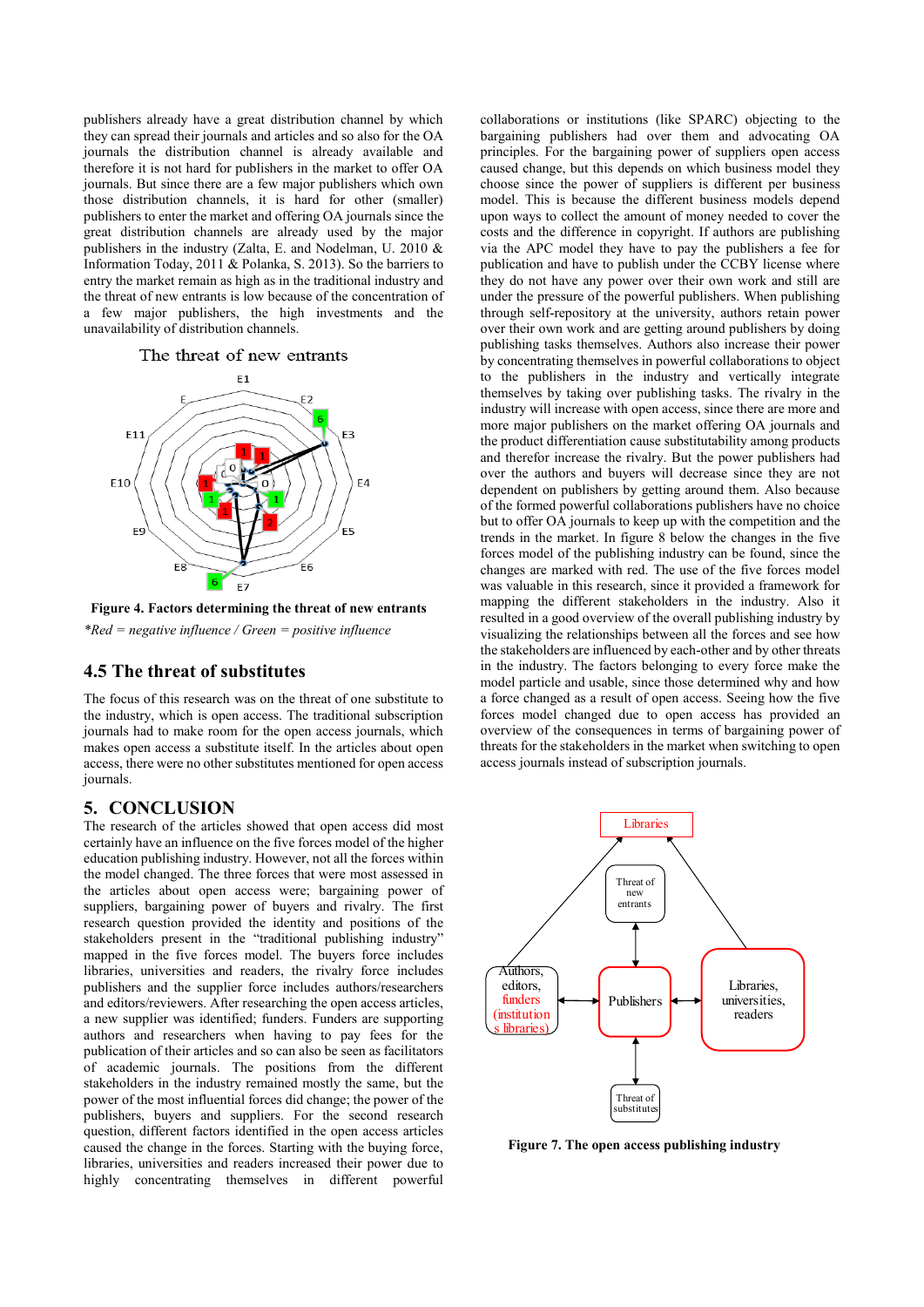# **6. LIMITATIONS AND FUTURE RESEARCH**

This research also had limitations that might cause bias into the results. Starting with the database which is used, the LISTA database is mostly focused on the publishing industry in the UK and US. Therefore it might not be fully representative for the overall worldwide publishing industry. Only 101 articles were used in the research, although the search resulted in 213 articles. So not all the articles could be used in this research because they were not available in full text or they could not be identified with any of the forces or any of the factors. This latter might indicate that the use of the five forces model restricted the results, since there was valuable information in those articles, but this information could not be used. Also the checklist from Howson was not usable for all the articles, although for most it was, since some articles could not be identified with the factors from the checklist, but did change the force. For example 19 articles did change the bargaining power of the suppliers but could not be identified with any factor.

Therefore the usability of the checklist used in this research can be doubted in certain situations. Although some factors could not be identified with the factors in the checklist, they were taken into account within the research results to make sure the research is not missing out on important changes in the forces. The practicality of the five forces model was sometimes not optimal, since it was not possible to link certain articles to the five forces model and see what the changes were for the forces. This is most likely because of the fact that it is a very static model and so it cannot include exceptions. Since the publishing industry is a distinct one and not like others, since for example the university has both the role of supplier and buyer and the rivalry is not high, but the competing firms do have a lot of power in the industry, it was hard to use a model which is very static.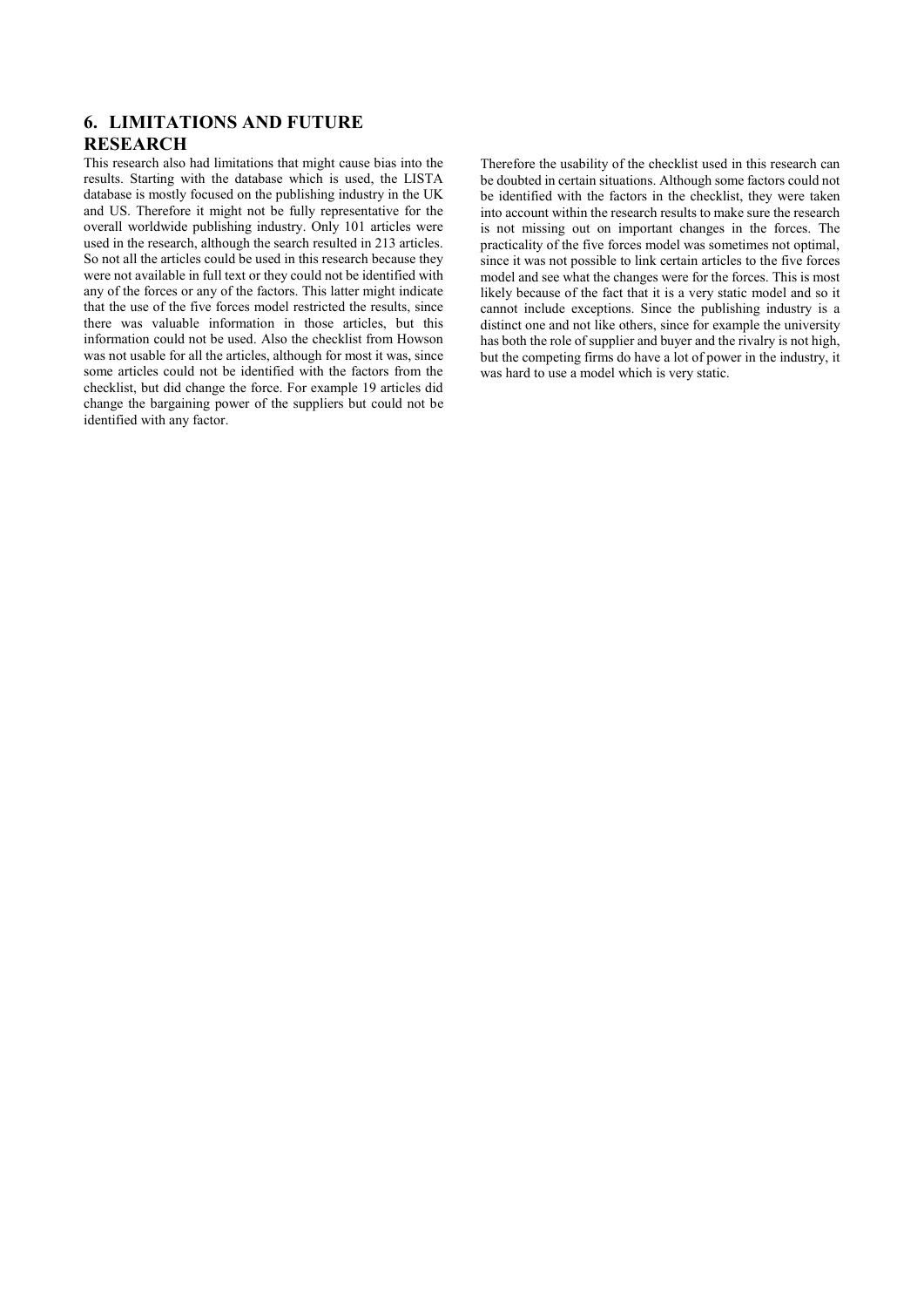## **7. REFERENCES**

Aan de Brugh, M. (2015). Universiteiten zetten eerste stap boycot wetenschappelijk uitgever Elsevier Marcel. *NRC nieuwsartikel* [http://www.nrc.nl/nieuws/2015/07/02/universiteiten-beginnen-boycot-wetenschappelijk-uitgever](http://www.nrc.nl/nieuws/2015/07/02/universiteiten-beginnen-boycot-wetenschappelijk-uitgever-elsevier)[elsevier](http://www.nrc.nl/nieuws/2015/07/02/universiteiten-beginnen-boycot-wetenschappelijk-uitgever-elsevier)

Albanese, A. (2005) Blackwell Offers Open Access Plan. *Library Journal. 4/1/2005, Vol. 130 Issue 6, p20-20. 1/3p.*

Albanese, A. (2005). Blackwell offers OA plan. *Library Journal. 4/1/2005, Vol. 130 Issue 6, p20-20. 1/3p.*

Albanese, A. (2006). Elsevier Tries Open Access Option. *Library Journal. 7/1/2006, Vol. 131 Issue 12, p22-22. 1/6p.*

Albanese, A. (2006). Elsevier tries Open Access option. *Library Journal. 6/1/2006, Vol. 131 Issue 10, p18-18. 1/3p.*

Albanese, A. (2007). Open Access Reuse Statement. *Library Journal. 11/1/2007, Vol. 132 Issue 18, p16-16. 1/3p.*

Anderson, R. (2015). CC BY and Its Discontents: An OA Challenge. *Library Journal. 3/15/2015, Vol. 140 Issue 5, p16-16. 1p.*

Ashling, J. (2007). Opening the Door to Public Access to Publicly Funded Research. *Information Today. Mar2007, Vol. 24 Issue 3, p22-23. 2p.* 

Berry III, J.N. (2010). New hope for Open Access. Library Journal. 4/15/2010, Vol. 135 Issue 7, p10-10. 1p.

Bjork, B.C. & Hedlund, T. (2009). Two Scenarios for How Scholarly Publishers Could Change Their Business Model to *Open Access Journal of electronic publishing. Volume 12, Issue 1, February 2009 DOI: http://dx.doi.org/10.3998/3336451.0012.102*

Boddy, D. (2010): *Management: an introduction.* Pearson Education Limited; Edinburgh *pp 86-88*

Boettcher, J. (2006). Framing the scholarly communication cycle. *Online. May/Jun2006, Vol. 30 Issue 3, p24-26. 3p.*

Bosch, S. & Henderson, K. (2013). The winds of change. *Library Journal. 5/1/2013, Vol. 138 Issue 8, p28. 1p.*

Brynko, B. (2006). The Case of Open Access. *Information Today. Feb2006, Vol. 23 Issue 2, p23-23. 1p.*

Brynko, B. (2007) BioMed Central Opens Doors for Physics Community. (cover story). *Information Today. May2007, Vol. 24 Issue 5, p1-36. 2p.* 

Chan, L., Cuplinskas, D., Eisen, M., Friend, F., Genova, Y., Guédon, J. C., Hagemann, M., Harnad, S., Johnson, R., Kupryte, R., La Manna, M., Rev, I., Segbert, M., Souza, S., Suber, P. & Velterop, J., (2002). Budapest Open Access Initiativ[e http://www.budapestopenaccessinitiative.org/read](http://www.budapestopenaccessinitiative.org/read)

Dekker, R. PASTEUR4OA (2016). PASTEUR4OA/Green Light for Open Access: *Conference Summary.Conference PASTEUR4OA Amsterdam, 17-18 may.*  [http://www.pasteur4oa.eu/news/219#.V2G36\\_mLTIX](http://www.pasteur4oa.eu/news/219#.V2G36_mLTIX)

Crawford, W. (2005). Open Access and Survivable Libraries. *EContent. Jun2005, Vol. 28 Issue 6, p42-42. 1p.*

Crawford, W. (2008). Open Access it's never simple. *Online. Jul/Aug2008, Vol. 32 Issue 4, p58-60. 3p.*

Crowm, R. 2009: INCOME MODELS FOR OPEN ACCESS: AN OVERVIEW OF CURRENT PRACTICE *© 2009 Scholarly Publishing & Academic Resources Coalition*

Drake, M.A. (2007) Scholarly Communication in Turmoil. (cover story). *Information Today. Feb2007, Vol. 24 Issue 2, p1-19. 3p.* 

Enis, M. (2015): ER&L Highlights E-Resource Trends. *Library Journal. 4/15/2015, Vol. 140 Issue 7, p15-16. 2p.* 

Harnad, S. (2005). Southampton Workshop Tackles Open Access. (cover story). *Information Today. Mar2005, Vol. 22 Issue 3, p1-39. 3p.*

Harnad, S. and Brody, T. (2004). Comparing the Impact of Open Access (OA) vs. Non-OA Articles in the Same Journals D-Lib Magazine June 2004 Volume 10 Number 6 ISSN 1082-9873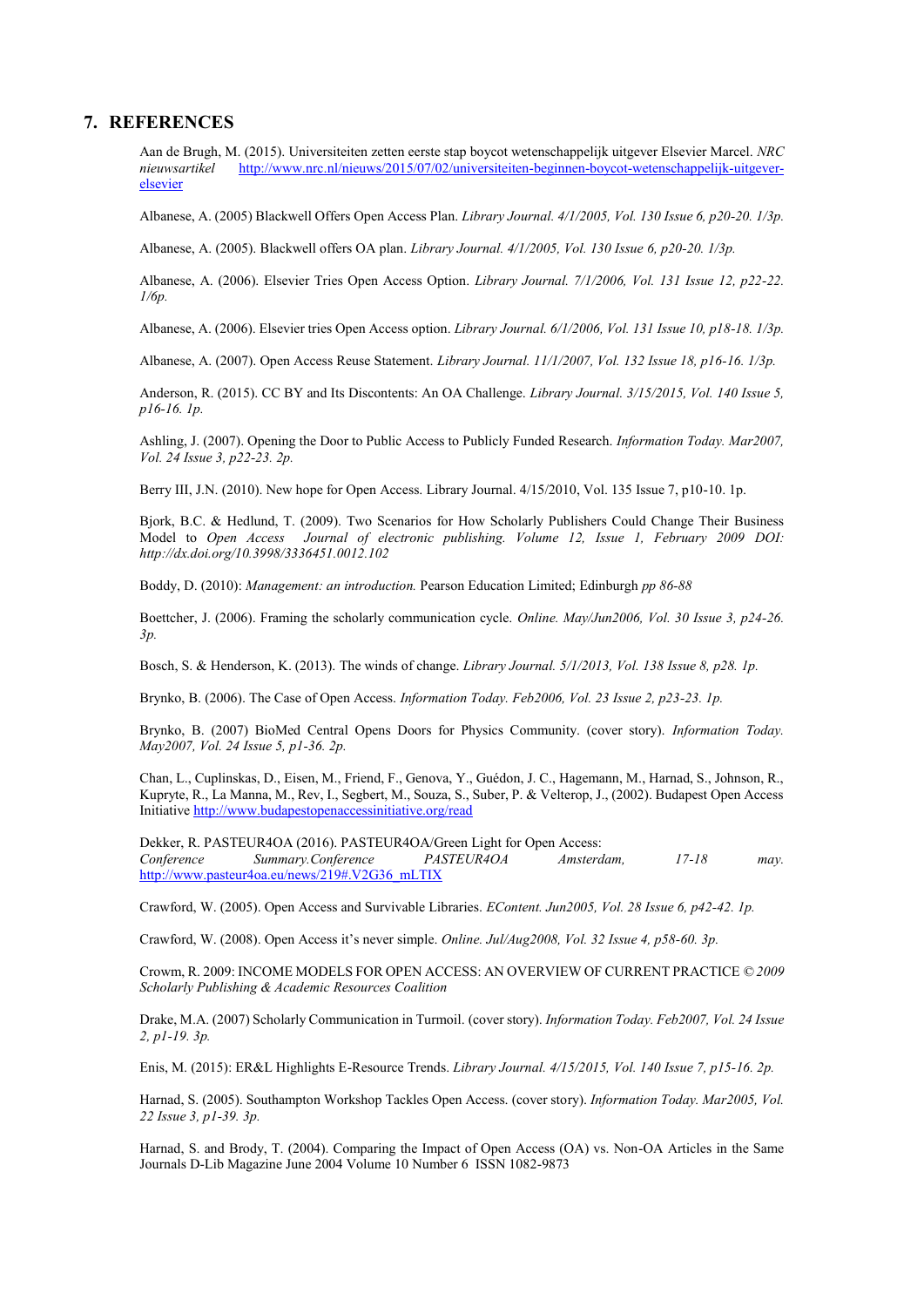Hendrikx, M. 2016 All European scientific articles to be freely accessible by 2020 [http://english.eu2016.nl/documents/press-releases/2016/05/27/all-european-scientific-articles-to-be-freely](http://english.eu2016.nl/documents/press-releases/2016/05/27/all-european-scientific-articles-to-be-freely-accessible-by-2020)[accessible-by-2020](http://english.eu2016.nl/documents/press-releases/2016/05/27/all-european-scientific-articles-to-be-freely-accessible-by-2020)

Hodgson, C. (2014) OPEN ACCESS INFRASTRUCTURE WHERE WE ARE AND WERE WE NEED TO GO *Information Standards Quarterly. Summer2014, Vol. 26 Issue 2, p4-14. 11p.*

Hogan, Sr. T. (2004). The Fall 2004 ASIDIC Meeting. (cover story). *Information Today. Nov2004, Vol. 21 Issue 10, p1-54. 3p.*

Howson, P. (2008): *Checklists for Due Diligence*. Gower Publishing Limited; Hampshire. *pp 69-73 ISBN: 978-0- 566-08862-9*

Information Today (2006). Open access update. *Information Today, Feb2006, Vol. 23 Issue 2, p13-13. 1/3p.*

Information Today, (2009). News Bytes*. Information Today. Apr2009, Vol. 26 Issue 4, p3-6. 4p.*

Jacso, P. (2006). GeoScienceWorld, OpenDOAR, and Enciclopedia Estudiantil Hallazgos. *Online. May/Jun2006, Vol. 30 Issue 3, p52-54. 3p.*

Joseph, R.P. (2010). The impact of digital technology on publishing business models: revisiting the strategic paradigm. *Globelics 2010 8th International Conference [http://umconference.um.edu.my/upload/43-](http://umconference.um.edu.my/upload/43-1/papers/116%20RojersJoseph.pdf) [1/papers/116%20RojersJoseph.pdf](http://umconference.um.edu.my/upload/43-1/papers/116%20RojersJoseph.pdf)*

Kelley, M. (2014). Can Open Access Save the Scholarly Monograph? *Publishers Weekly. 12/8/2014, Vol. 261 Issue 51, p44-45. 2p.*

Kennedy, S.D. (2012) Dazed and Confused. *Information Today. Apr2012, Vol. 29 Issue 4, p25-25. 1p*

Laakso, M., Welling, P., Bukvova, H., Nyman, L., Bjork, BC., Hedlund, T. (2011). *The Development of Open Access Journal Publishing from 1993 to 2009* //dx.doi.org/10.1371/journal.pone.0020961

LaGuardia, C. (2005). Readers Delight'. *Library Journal. 7/1/2005, Vol. 130 Issue 12, p27-27. 1p.* 

Larivière, V. and Haustein, S. and Mongeon, P. (2015). The Oligopoly of Academic Publishers in the Digital Era. *PLoS ONE DOI: 10.1371/journal.pone.0127502*

Library Journal (2009). Cassandra of open access. *Library journal, 3/15/2009, Vol. 134 Issue 5, p58-58. 1p.* 

McClure, M. (2008). Case Study: Open Access Yields Solid Growth for Hindawi. (cover story). *Information Today. May2008, Vol. 25 Issue 5, p1-50. 3p.*

Mercer, H. (2011). Almost halfway there: An analysis of the open access behaviors of academic librarians. College & Research Libraries, 72(5), 443-453.

Miller, R. (2009). OPEN ACCESS Battles to Democratize Academic Publishing. *EContent. Apr2009, Vol. 32 Issue 3, p32-36. 5p.*

Moyle, M. & Sharp, C. & Bracey, A. (2014). The Role of Standards in the Management of Open Access Research Publications: A Research Library Perspective. *Information Standards Quarterly. Summer2014, Vol. 26 Issue 2, p15- 21. 7p. DOI: 10.3789/isqv26no2.2014.03.*

Münch, V. (2011). Open Access. *Online. Jul/Aug2011, Vol. 35 Issue 4, p18-21. 4p.*

Oder, N., Blumenstein, L., Fialkoff, F., Hadro, J., Lau-Whelan, D. (2009). Students endorse OA. *Library Journal. 7/1/2009, Vol. 134 Issue 12, p15-15. 1/9p.*

Ojala, M. (2016). Academic Publishing Europe Explores a Digital Agenda. *Information Today. Apr2016, Vol. 33 Issue 3, p10-11. 2p.*

O'Leary, M. (2009). Open Content Alliance Embodies Open Source Movement. *Information Today. Jan2009, Vol. 26 Issue 1, p37-43. 2p.*

Online (2009). Open access. *Online, Nov/Dec2009, Vol. 33 Issue 6, p10-10. 1/5p.*

Online (2009). Springer Buys Into Open Access*. Online. Jan/Feb2009, Vol. 33 Issue 1, p6-6. 1/5p*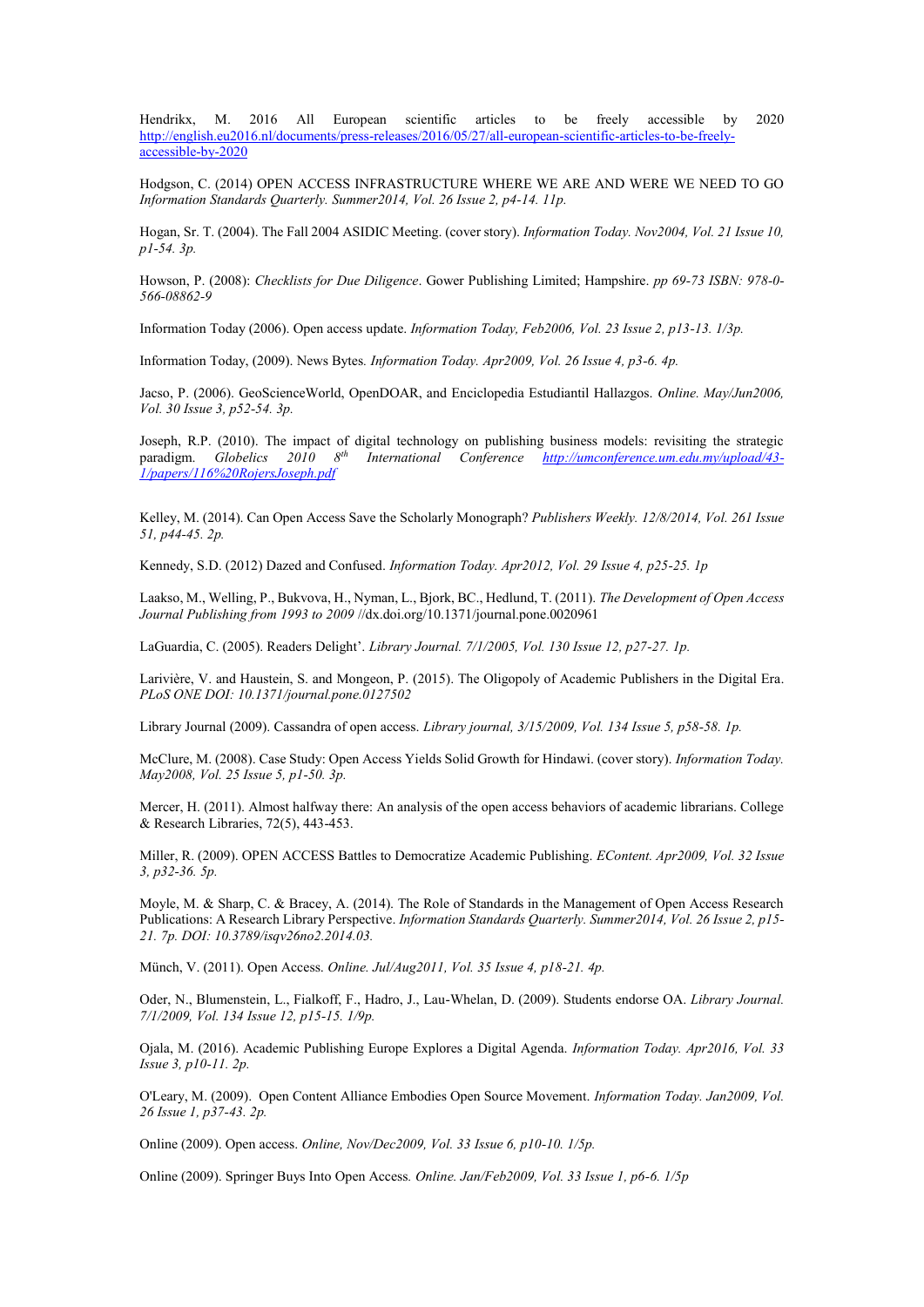Peek, R. (2006). The impact of Open Choice. *Information Today. Jul/Aug2006, Vol. 23 Issue 7, p15-16. 2p.*

Peek, R. (2008). Harvard faculty mandates OA. *Information Today. Apr2008, Vol. 25 Issue 4, p15-17. 2p.*

Peek, R. (2008). NIH OA Mandate Passes*. Information Today. Feb2008, Vol. 25 Issue 2, p15-16. 2p.*

Peek, R. (2008). SPARC Europe Seal Clarifies Legal Rights on OA Journals. *Information Today. Jun2008, Vol. 25 Issue 6, p19-20. 2p.*

Peek, R. (2009). OAW 2009 exceeds expectations. *Information Today. Dec2009, Vol. 26 Issue 11, p17-18. 2p.*

Peek, R. (2010). Focus on publishing. Open access week 2010. *Information Today. Dec2010, Vol. 27 Issue 11, p15- 16. 2p.*

Peek, R. (2010). New Realities Change Academia. *Information Today. May2010, Vol. 27 Issue 5, p15-17. 2p.* 

Peet, L. & Schwartz, M. (2015). ACRL 2015 Roundup. *Library Journal. 5/1/2015, Vol. 140 Issue 8, p14-17. 4p.*

Peet, L. (2014). Academic: Open Humanities Library Progresses. *Library Journal. 11/1/2014, Vol. 139 Issue 18, p14-14. 1p.*

Porter, M.E. (2008). The five competitive forces that shape strategy*. Harvard Business Review January 2008 pp. 79-93* [http://elibrary.kiu.ac.ug:8080/jspui/bitstream/1/510/1/Michael%20Porter%20-](http://elibrary.kiu.ac.ug:8080/jspui/bitstream/1/510/1/Michael%20Porter%20-%20The%20Five%20Competitive%20Forces%20that%20Shape%20Strategy.pdf) [%20The%20Five%20Competitive%20Forces%20that%20Shape%20Strategy.pdf](http://elibrary.kiu.ac.ug:8080/jspui/bitstream/1/510/1/Michael%20Porter%20-%20The%20Five%20Competitive%20Forces%20that%20Shape%20Strategy.pdf)

Poynder, R. (2005). Essential for science (cover story). *Information Today. Jan2005, Vol. 22 Issue 1, p1-58. 6p.*

Poynder, R. (2010). A prophet whose time has come (cover story). *Information Today. Feb2010, Vol. 27 Issue 2, p1-40. 3p.*

Pringle, J. and Huisman, J. (2011). Understanding Universities in Ontario, Canada: An Industry Analysis Using Porter's Five Forces Framework *Canadian Journal of Higher Education Revue canadienne d'enseignement supérieur Volume 41, No. 3, 2011, pages 36 – 58*

Publishers Weekly (2014). Check it out. *Publishers Weekly, 5/5/2014, Vol. 261 Issue 18, p18-19. 2p.*

Pyati, A. (2007). A critical theory of open access: Libraries and electronic publishing. *First Monday, Volume 12 Number 10 - 1 October 2007*

Quint, B. (2006). Good, Better, Best: a mission statement. *Information Today. Feb2006, Vol. 23 Issue 2, p7-8. 2p.*

Quint, B. (2013). Looking for the Holes in Open Access. *Information Today. Nov2013, Vol. 30 Issue 10, p8-8. 1p.* 

Rudnick, H. Palma, R. Fernandez, J.E (1995). Marginal pricing and supplement cos allocation in transmission open access. *IEEE Transactions on Power Systems, Vol. 10, No. 2, May 1995*

Russell, R.D. and McGuigan, G.S. (2008). The Business of Academic Publishing: A Strategic Analysis of the Academic Journal Publishing Industry and its Impact on the Future of Scholarly Publishing *Electronic Journal of Academic and Special Librarianship v.9 no.3 (Winter 2008)*

Schwartz, M. (2013). Agencies required to open access, data. *Library Journal. 7/1/2013, Vol. 138 Issue 12, p26. 1p.* Shaw, S. (2006). Hindawi Publishing: Catering to Open Access. *Information Today. Sep2006, Vol. 23 Issue 8, p24- 24. 1p.* 

Smith, A. (2015). Alternative Open Access Publishing Models: Exploring New Territories in Scholarly Communication. *European Commission Funding* [https://ec.europa.eu/futurium/en/system/files/ged/oa\\_report.pdf](https://ec.europa.eu/futurium/en/system/files/ged/oa_report.pdf)

Suber, P. (2002). Where Does the Free Online Scholarship Movement Stand Today? *Cortex, 38, 2 (April 2002) pp. 261-64*

Suber, P. (2015). Open Access Overview Focusing on open access to peer-reviewed research articles and their preprints[. http://legacy.earlham.edu/~peters/fos/overview.htm](http://legacy.earlham.edu/~peters/fos/overview.htm)

Tenopir, C. (2004). Open access alternatives. *Library Journal. 7/15/2004, Vol. 129 Issue 12, p33-33. 1p.*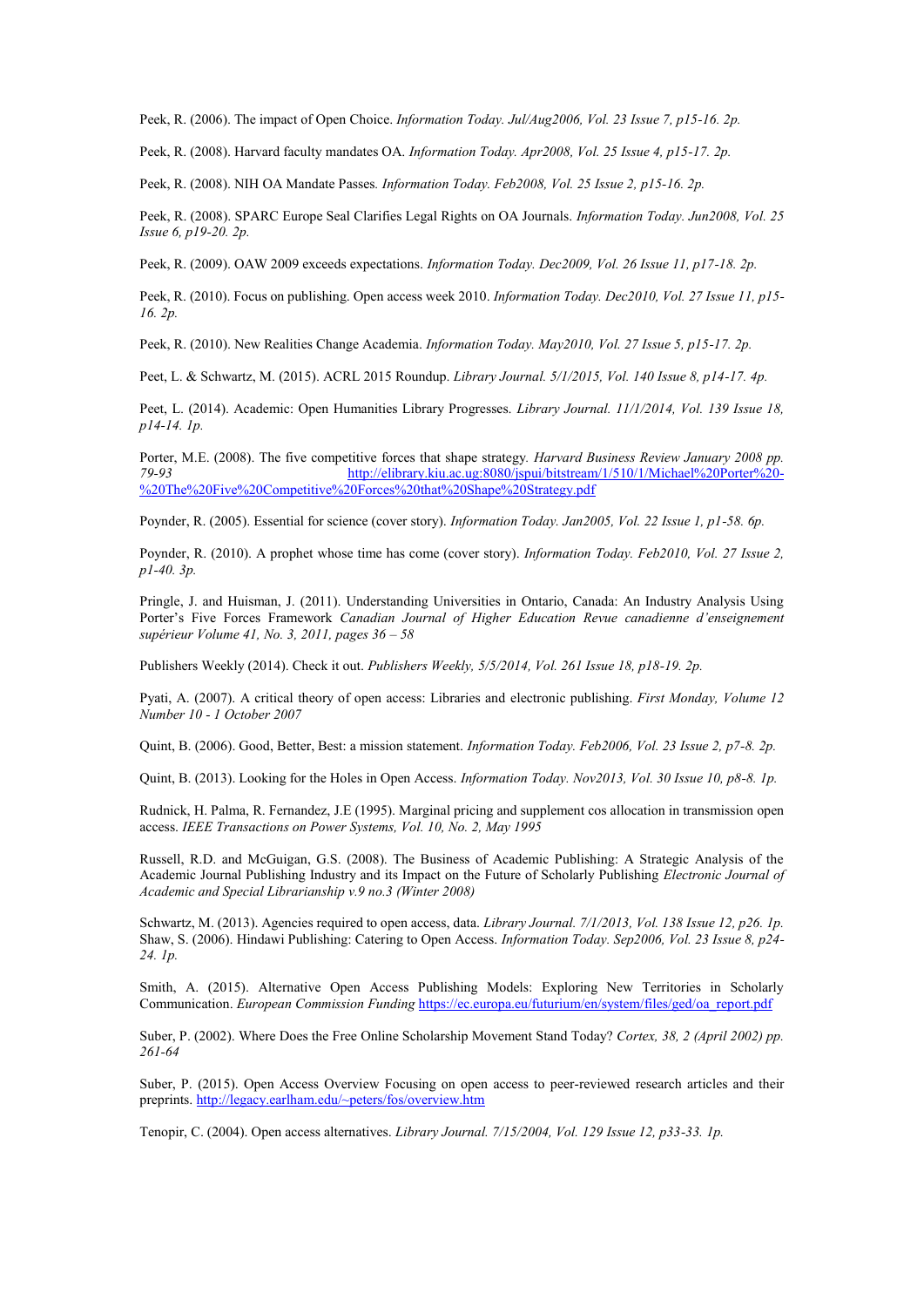V. K. Narayanan and Fahey, L. (2005). The Relevance of the Institutional Underpinnings of Porter's Five Forces Framework to Emerging Economies: An Epistemological Analysis *Journal of Management Studies 42:1 January 2005 0022-2380*

Van Orsdel, L.C. & Born, K. (2007). SERIAL WARS. *Library Journal. 4/15/2007, Vol. 132 Issue 7, p43-48. 6p.* 

Verma, H. (2015). NEWSWORTHY. *Library Journal. 9/15/2015, Vol. 140 Issue 15, p109-109. 1p.*

Ware, Mark and Mabe, Michael, "The STM Report: An overview of scientific and scholarly journal publishing" (2015). Copyright, Fair Use, Scholarly Communication, etc.. Paper 9.<http://digitalcommons.unl.edu/scholcom/9>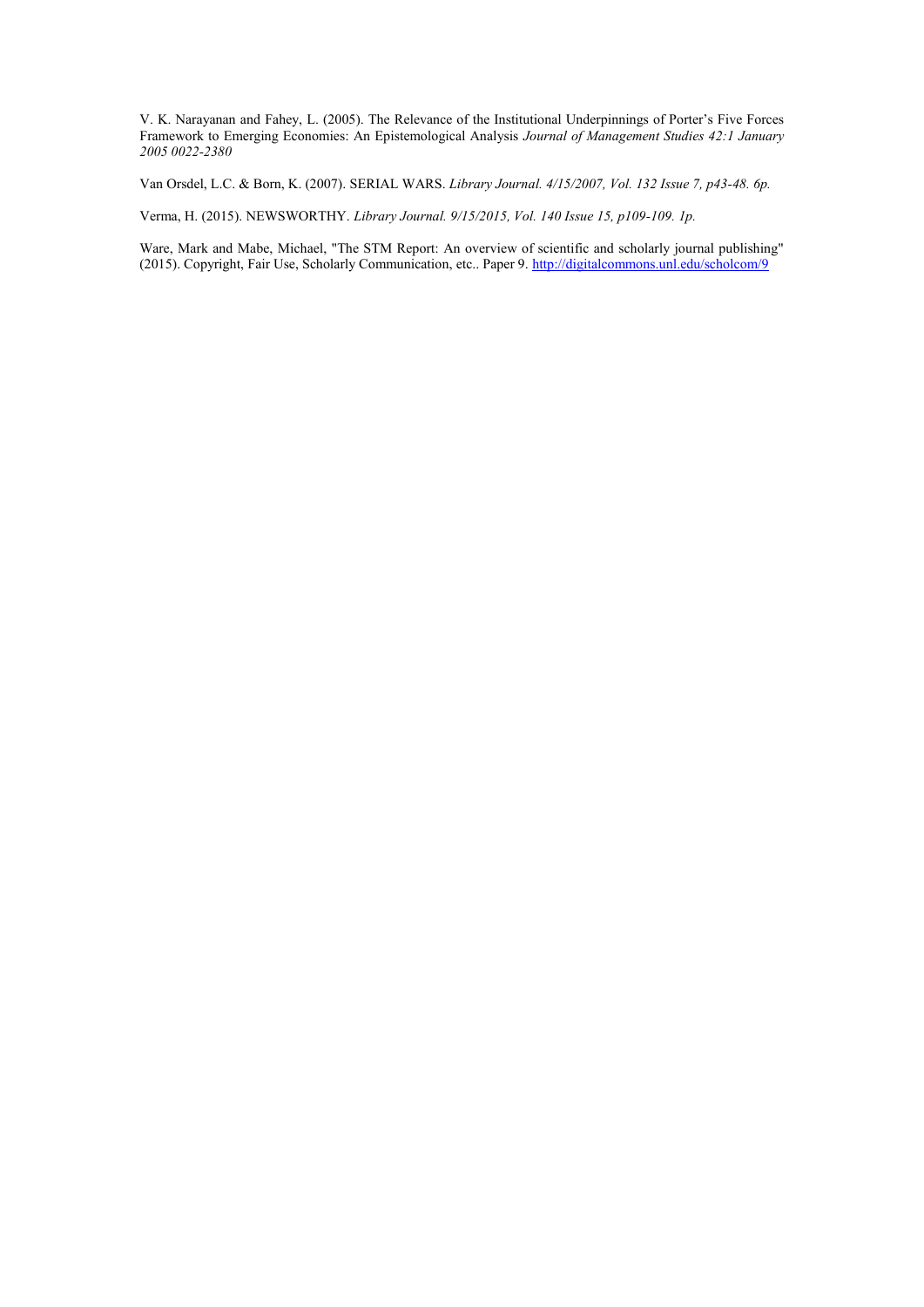## **8. APPENDIX**

### **8.1 Example research method**

Reliability of the author is marked in yellow

**STEP 1: identification of the stakeholder/force in the article is made bold**

STEP 2: how do the forces/stakeholders state their market position by looking at the factors in the checklist marked green

#### **CC BY and Its Discontents: An OA Challenge.** [ANDERSON, RICK](javascript:__doLinkPostBack()

Recently I attended two sessions of the conference of a major learned society in the humanities. Both dealt with issues related to open access (OA), and in both I was deeply taken aback by the degree to which an overwhelming majority **of the scholars in attendance expressed frustration** and even anger at the OA community. The word predatory was used at one point—not in reference to rapacious **publishers** but to OA advocates. That was pretty shocking.

In a different meeting, I listened to a presentation by the executive director of another large, important scholarly society, this one in the social sciences. His presentation was not heated, but he made it clear that among his organization's members there is deep dissatisfaction with significant aspects of the OA movement's current direction.

Many private conversations before and since, often with **scholars** who did not want to express anything publicly that might be construed as resistance to OA, have only reinforced the messages I received in those meetings.

Why would these **scholars and scientists—academics** who value the sharing of knowledge and who want to see the benefits of scholarship spread as broadly as possible—**object to OA?**

FREE TO READ OR FREE TO USE?

Highlights that academics are objecting against OA

The answer is that they don't typically object to OA itself. Many of them say so very explicitly. Their concern is with a particular parameter of OA as it is currently defined by a large and dominant segment of the OA community: the Creative Commons Attribution (CC BY) license. It is enshrined in what is now the closest thing to a canonical definition that OA has: the Berlin Declaration on Open Access. The declaration does not use the term Creative Commons (CC licensing was a relatively new thing when it was being formulated), but it defines acceptable reuse licensing in terms that align exactly with those of CC BY:

BERLIN DECLARATION **The author(s) and right holder(s) of (open access) contributions grant**(s) to all users a…license to copy, use, distribute, transmit and display the work publicly and to make and distribute derivative works, in any digital medium for any responsible purpose, subject to proper attribution of authorship.

CC BY DEFINITION This license lets others distribute, remix, tweak, and build upon your work, even commercially as long as they credit you for the original creation.

Authors their work can be easily reused in other articles, which makes the articles less unique

According to the declaration, what makes an article OA  $\dot{\mathbf{s}}$  not that it can be read by everyone at no charge. The article's content (and "all supplemental materials") must also be made publicly available for any kind of reuse, including commercially, without the author's permission.

It's important to note that not everyone in the OA community agrees that CC BY or its functional equivalent is a necessary feature of true OA. Some distinguish between "gratis" OA (which makes an article free to read but leaves the author some or all of the traditional exclusive prerogatives provided by copyright law) and "libre" OA (which makes it reusable under CC BY terms) and are happy to consider both of them genuine forms of OA, while others assert that there is no such thing as OA without CC BY.

#### CC BY GAINING GROUND

Although there is disagreement among individuals in the OA community about whether CC BY should be enshrined in our definition of OA, highly influential institutions have taken significant steps to make that enshrinement more official. CC BY licensing is publicly endorsed by **the Scholarly Publishing and Academic Resources Coalition (SPARC)** as "the standard terms for Open Access." Recently, both **the Gates Foundation and the Ford**  Foundation have announced that all of their grant-funded projects and research must be published under CC BY licenses.

**The Public Library of Science (PLOS)—**whose journals collectively published more than 35,000 articles last year, making it the 500-pound gorilla of OA publishing—asserts that "open access stands for unrestricted access and unrestricted reuse" and does not allow its authors to use any license other than CC BY. Nor does **BioMed Central**, another very important OA publisher, or its sister company **Chemistry Central.** In the UK, the **Research Councils UK** (RCUK) (which funds roughly £3 billion [about \$4.5 billion] of research annually) also generally requires the results of research it funds to be published under a CC BY license. (Funded authors who do not use RCUK block grant funding to cover an article publishing charge may restrict commercial reuse of their work.)

> Those are important publishers according to OA and an important fundraiser of OA and they handle the CCBY license as a standard for every OA article.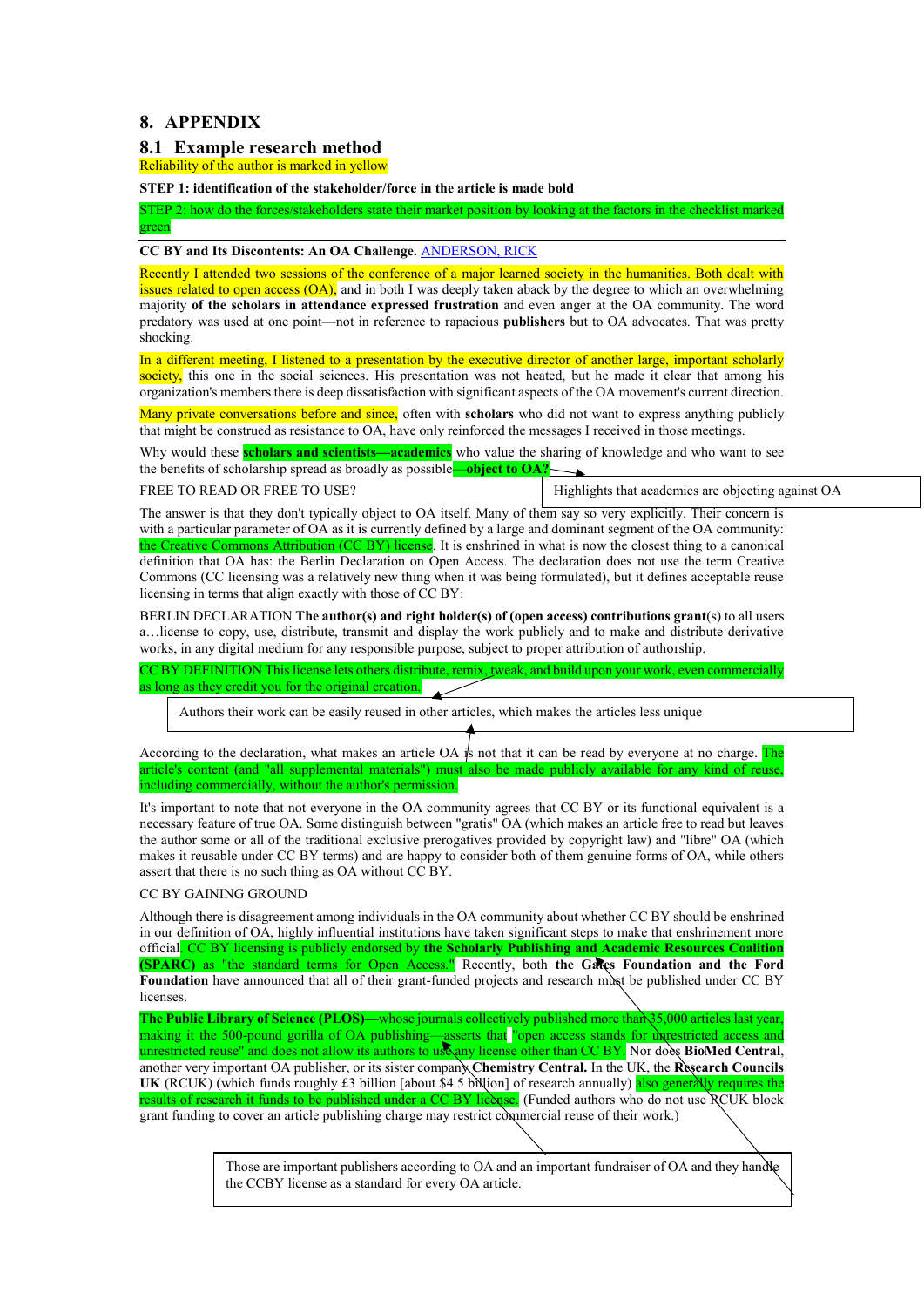#### COMMERCIAL IS THE CONCERN

Consider the findings of a recent survey taken by **publisher Taylor & Francis** among its **authors,** who represent a broad spectrum of academic and scientific disciplines. That survey found that fully 65 percent of them consider the reuse terms of CC BY to be "unacceptable."

> Authors object to the CCBY license since they do not want their work to be commercially reused, they want their work to be for free and do not want it to be used for making money.

Why do authors mind? The answer will vary from author to author, of course, but one of the most common concerns expressed has to do with commercial reuse. In one recent situation, several authors who had published with **PLOS and BioMed Central** were startled and outraged to see that **their articles had been bundled into a high**book published by Apple Academic Pres.

It can be reused for commercial ends, which makes it unfair for the authors who published it in OA

In my experience, many authors who would happily make their work freely available for noncommercial reuse, adaptation, remixing, performing, etc.—for whom, in fact, that kind of free and noncommercial reuse is a big part of what OA is all about—are not comfortable allowing all comers to reuse their work commercially without at least asking permission. The **authors** I have spoken with mostly tend to say the same thing: **"We believe in openness and** sharing, and we want our work to be as freely and widely available as possible. But if you're going to take my work and somehow sell access to it or otherwise use it to make money, you need to ask my permission first." Some would be willing to allow commercial use in a nonprofit context without permission; others don't want any commercial reuse of any kind without their authorization. (And then there's the growing question of whether it would be acceptable to require students to make their work available on an OA basis, including CC BY, as a condition of academic progress.) We in the scholarly community need to be asking ourselves: Where do we believe authors' rights should end and the public's right to access and reuse should begin? Does it make a difference whether the scholarship in question was supported with public funds? If so, does public funding give the public a moral right to read the results of that scholarship, or to read and reuse without any restriction, or to read and reuse with some restrictions? What if the scholarly product was not supported by public funding—should it be made freely available simply because it is scholarship, and we don't want to commodify knowledge? I don't know how this issue will be resolved. One thing does seem clear to me, however: if authors (in the aggregate) have anything to say about it, the future of OA is unlikely to include CC BY as a required feature.

#### **RESULTS FROM THE ARTICLE**

#### Reliable information, since he interviewed stakeholders and went to the meetings where stakeholders were present himself.

**Authors (academics and scientists) and publishers (like PLOS and Biomed central) are the present stakeholders in this article and so are the forces suppliers and rivalry. The great publishers, PLOS, Biomed central and also important organizations like SPARC and RCUK, who are funding open access, see CCBY as standard. Authors and academics object to CCBY, but they have to follow this standard if they want to publish via PLOS and Biomed central, so the power of the publishers is increasing and authors is decreasing.**

Publishers like PLOS, Biomed central handle the CCBY license as standard when author's want to publish in Open Access, this means that the power of the author will reduce, since all the information written can be reused for commercial goals and so the substitutability between products of the authors (suppliers) will increase.

| # | <b>Titel</b>                         | Year | Reliable author         | Stakeholders/forces                    | <b>Factors changing the forces</b>                       |
|---|--------------------------------------|------|-------------------------|----------------------------------------|----------------------------------------------------------|
|   | <b>BY</b><br>CC<br><b>Its</b><br>and | 2015 | Obtained<br>information | Publishers<br>(PLOS.<br>Biomed         | Publishers like PLOS, Biomed central handle              |
|   | Discontents: An OA                   |      | from primary sources    | central) and organizations like        | the CCBY license as standard when author's               |
|   | Challenge.                           |      | which are stakeholders  | SPARC and RCUK (funder) see            | want to publish in OA, this means that the               |
|   |                                      |      | or experts on OA        | CCBY as standard, so authors and       | power of the author will reduce, since all the           |
|   |                                      |      |                         | academics/scientists (suppliers)       | information written can be reused for                    |
|   |                                      |      |                         | have no choice but to publish by       | commercial goals without their permission and            |
|   |                                      |      |                         | CCBY license although they             | so the substitutability between products of              |
|   |                                      |      |                         | object to it. This highlights that the | the authors will increase and buvers can                 |
|   |                                      |      |                         | publishers have a powerful role.       | easily switch to other authors <sup>*</sup> (suppliers). |
|   |                                      |      |                         |                                        | The rivalry among publishers might also                  |
|   |                                      |      |                         |                                        | increase by competing commercially with the              |
|   |                                      |      |                         |                                        | same reused articles since there is less product         |
|   |                                      |      |                         |                                        | differentiation*.                                        |

**\*Those factors determining the bargaining power, threats and rivalry of the forces are mentioned in the checklist of Howson**